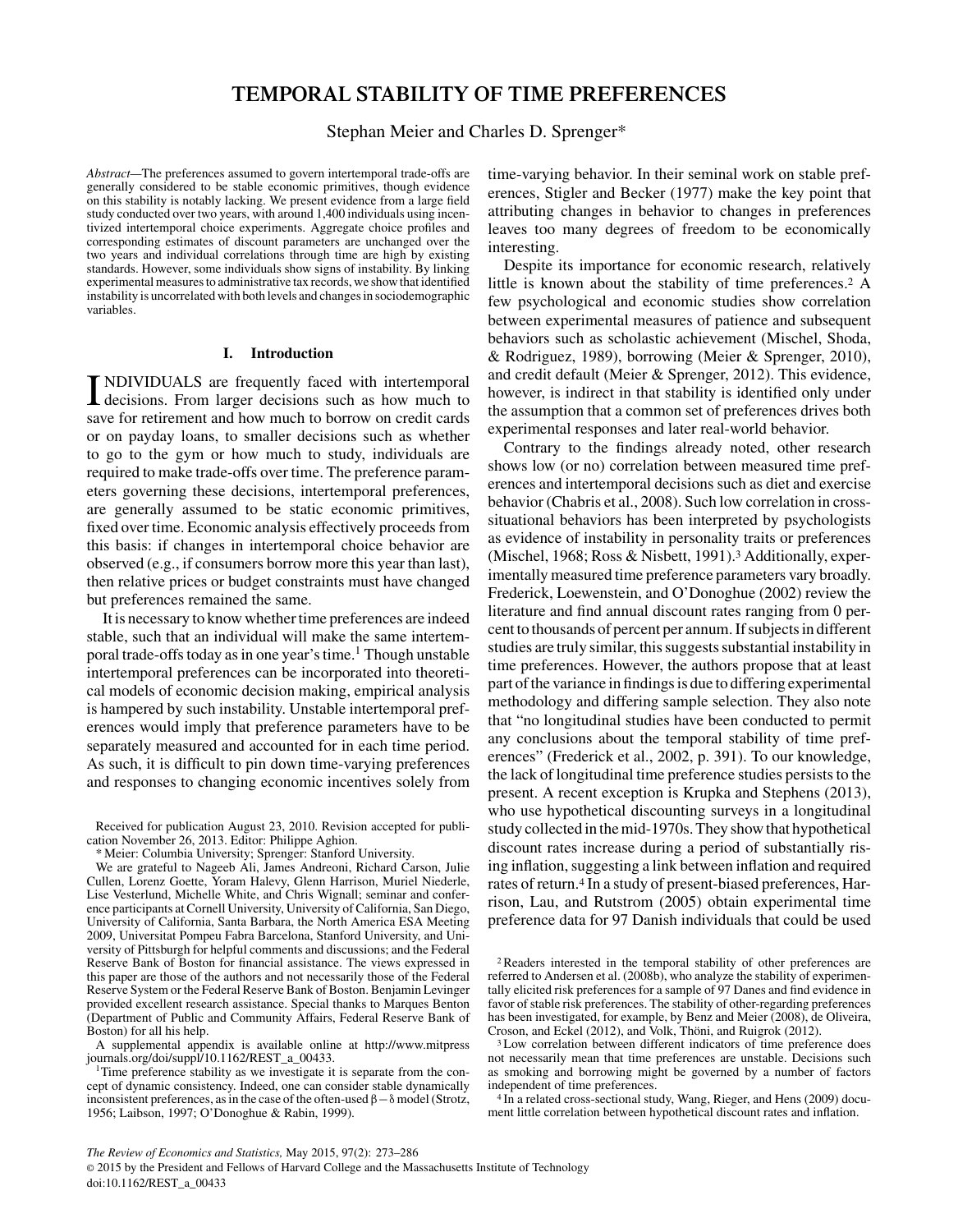to explore this topic. Observation of the presented data is not suggestive of stability in elicited one-month discount factors.<sup>5</sup>

Our study begins to fill the gap with a longitudinal experimental research design. In consecutive years, we elicit the time preferences of around 1,400 adults from the same subject pool using identical incentivized experimental methods. The experimental methodology was designed to elicit potentially present-biased time preferences (Laibson, 1997; O'Donoghue & Rabin, 1999). This represents one of the largest incentivized studies of time preferences conducted to date.6 The study investigates temporal stability of measured time preferences, which means that any temporal instability could be due to either instability of preferences or instability of measurement of those preferences. The size of the study provides power for hypothesis tests of stability. The study was conducted at a tax filing center, and individuals granted us access to their tax filing data. Thus, we obtain objective information on economically relevant changes in income, unemployment, and family composition. Changes in economic variables such as income have long been thought to affect time preference (Fisher, 1930).7 Study participants are low income such that substantial proportional income changes are observed, and changes to employment and family composition may have important economic impacts. In addition, the tax data allow us to investigate the influence of future changes to liquidity on measured time preferences by analyzing the effects of changes in the magnitude of tax refund receipts.

Our analysis yields three results. First, the aggregate choice profiles over intertemporal payments are indistinguishable across the two years of the study. Resulting maximumlikelihood estimates accounting for stochastic decision error show stability in discounting, present bias, and decision error parameters over time. Given the wide historical variation in time preference parameter estimates from experimental studies (Frederick et al., 2002), this demonstrates that when rigorously controlling both the experimental methodology and the sample pool, one can obtain stable aggregate estimates over time.

Second, in individual-level panel analysis, we demonstrate a one-year correlation in choice behavior of around 0.5, high by both predictions generated from our aggregate estimates and existing psychological standards (Costa & McCrae, 1994). Supporting the analysis on the choice level, we also show that 43% of individuals exhibit identical switching points within a time frame and that 50% of individuals have monthly discount factors,  $\delta_i$ , within 0.025 of each other in the two years (40% have calculated present biased parameters,  $β<sub>i</sub>$ , within 0.05 of each other in the two years). These panel results focus on a selection of subjects

who participated in both years of the study. Hence, we present these correlational results taking as given any possible selection effects and attempt to analyze selection on observable characteristics.

The third contribution explores the degree of instability in measured preferences. Some subjects show variation in their choice behavior over time. We find that there exist few demographic correlates for this instability, and one cannot predict differences with economically relevant changes in income, unemployment, family composition, or future liquidity. This suggests that though one can obtain a stable distribution and high correlations at the individual level, there remains an instability in choice, largely independent of sociodemographics and situational changes, potentially attributable to error.

The remainder of the paper proceeds as follows Section II presents our methodology for experimentally eliciting time preferences and discusses design details. Section III presents results related to stable preferences over time at the aggregate and individual levels and discusses sources of potential instability. Section IV concludes.

# **II. Empirical Methodology**

#### *A. The Setup*

Evidence in this paper comes from a field study conducted in collaboration with the City of Boston at a Volunteer Income Tax Assistance (VITA) site in Roxbury, Massachusetts. At the time of the study, there were 22 such VITA sites in Boston, providing free tax preparation assistance to low-to-moderate income (LMI) households in specific neighborhoods in order to help them claim valuable tax credits such as the earned income tax credit (EITC). The VITA site in Roxbury is Boston's largest and was established in 2001.

A total of 2,366 individuals received tax assistance in 2007 and 2008 from the VITA site on the days the experiment was conducted. In both years, VITA site intake material included identical, incentive-compatible choice experiments to elicit time preferences. The choice experiments were presented on a single colored sheet of paper and were turned in at the end of tax filing for potential payments. The experimental paradigm is presented as appendix A.2 in the online supplement.

The subject pool, though nonstandard, comes to the VITA site for reasons other than the experiment. This partially reduces the problem of subjects self-selecting into experiments (Levitt & List, 2007). Individuals may, of course, choose not to participate in the experiment once at the VITA site. Of all the individuals coming to the site, 71% elected to participate in the experiment and consented to the use of their data for research purposes.8 This yields a data set of 1,684 individual-level responses to the choice experiments (890 in

<sup>5</sup> Interested readers are referred to figure 1C, data series *A* and *A*<sup>∗</sup> of Harrison, Rutstrom, and Williams (2005).

<sup>6</sup> This is in terms of total individuals, not necessarily in terms of choices, that is, number of individuals  $\times$  number of choices.<br><sup>7</sup> In addition, cross-sectional data show dramatic differences in the rate of

time preference between wealthy and poor households (Lawrance, 1991).

<sup>8</sup> This includes accessing their tax filing data and combining tax filing data and choice experimental responses. We are able to measure selection into the experiments as all VITA site attendees consented to the use of their data for program evaluation purposes.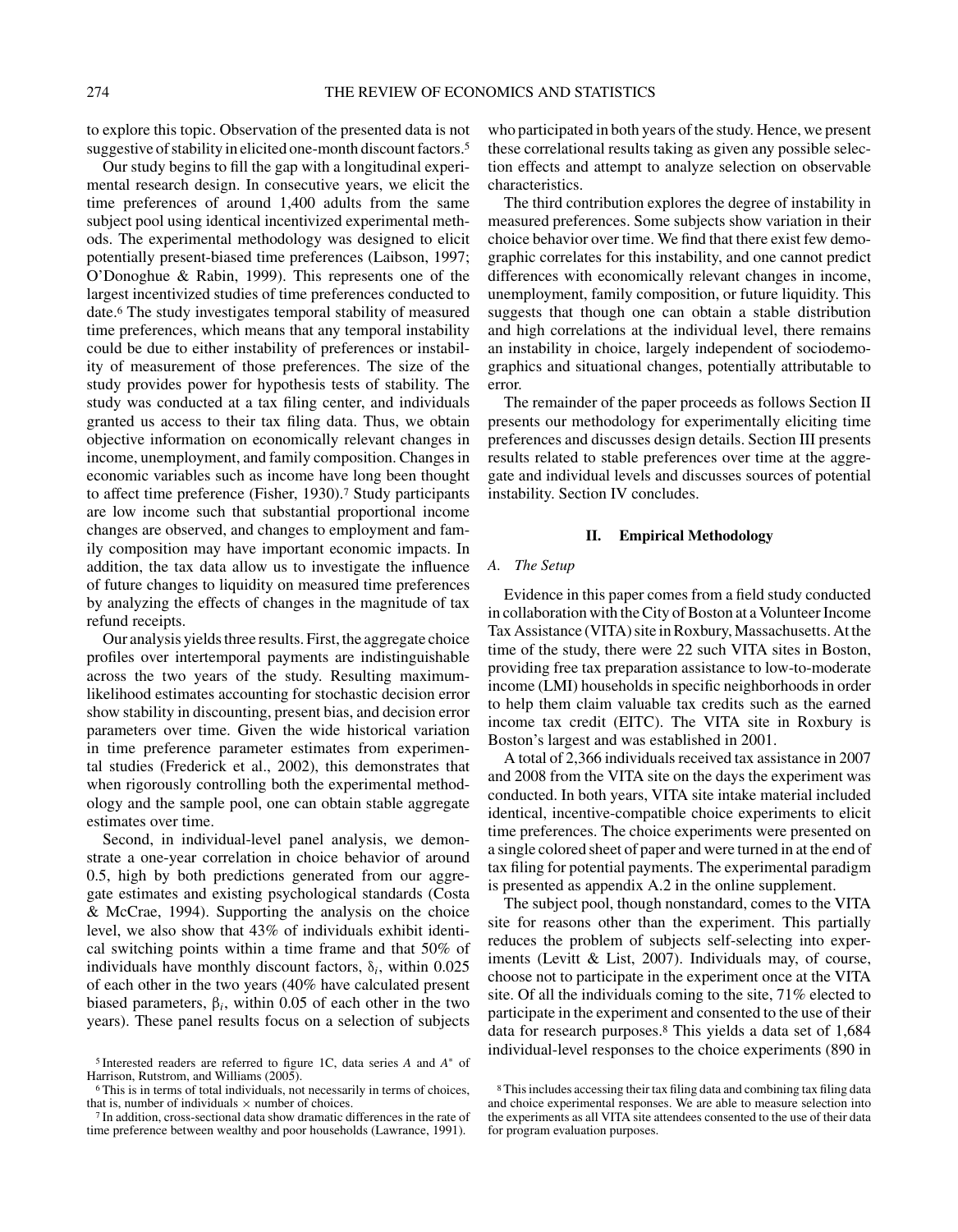2007 and 794 in 2008). Of the participants in 2007, 250 again participated in 2008. That is, we obtain two observations for these individuals.

### *B. Eliciting Time Preferences*

Individual time preferences are elicited using identical incentivized multiple price lists in both years of the study (for similar approaches to elicit time preferences, see Coller & Williams, 1999; Harrison, Lau, & Rutstrom, 2002; McClure et al., 2004; Dohmen et al., 2006; Tanaka, Camerer, & Nguyen, 2010; Burks et al., 2009; Benjamin, Choi, & Strickland, 2010; Ifcher & Zarghamee, 2011). Individuals were given three multiple price lists and asked to make 22 choices between a smaller reward, *X*, in period *t* and a larger reward, *Y* > *X*, in period  $t + \tau$  > *t*. We keep *Y* constant at \$50 and vary *X* from \$49 to \$14 in three time frames. In time frame 1, *t* is the present,  $t = 0$ , and  $\tau$  is one month. In time frame 2, *t* is the present, and  $\tau$  is six months. In time frame 3, *t* is six months from the study date, and  $\tau$  is again one month. The order of the three time frames was randomized. Appendix A.2 provides the full set of choices.

In order to provide an incentive for truthful choice, 10% of individuals were randomly paid one of their 22 choices (for comparable methodologies and discussions, see Harrison et al., 2002). This was done with a raffle ticket, which subjects took at the end of their tax filing and indicated which choice, if any, would result in payment. To ensure credibility of the payments, we filled out money orders for the winning amounts on the spot in the presence of the participants; put them in labeled, prestamped envelopes; and sealed the envelopes. The payment was guaranteed by the Federal Reserve Bank of Boston, and individuals were informed that they could always return to the head of the VITA site (the community center director) where the experiment was run to report any problems receiving payment. Money orders were sent by mail to the winner's home address on the same day as the experiment if  $t = 0$ , or in one, six, or seven months, depending on the winner's choice. All payments were sent by mail to equate the transaction costs of sooner and later payments. The payment procedure therefore mimicked a front-end-delay design (Harrison et al., 2005b).9 The details of the payment procedure of the choice experiments were kept the same in the two years and participants were fully informed about the method of payment.

The multiple price list design yields 22 individual-level decisions between smaller, sooner payments *X* and larger, later payments *Y*. We term the series of decisions between *X* and *Y* a *choice profile*. Choice profiles can be compared over time at both the aggregate and individual levels. We make one restriction on admissible choice profiles: that the choices satisfy monotonicity within a price list. That is, individuals do not choose *X* over *Y* and *Y* over  $X'$  if  $X' < X$ . This restriction is equivalent to focusing on individuals with unique monotonic switch points and individuals without any switch points in each price list. Roughly 86% of our sample, or 1,446 individuals, satisfy this restriction (796 in 2007 and 650 in 2008). Of the monotonic participants in 2007, 203 again participated and were monotonic in 2008.

The level of nonmonotonicity obtained in our data compares favorably to the level obtained in other multiple price list experiments with college students, where around 10% of individuals have nonunique switch points (Holt & Laury, 2002) and is substantially below some field observations where as many as 50% of individuals exhibit nonunique switch points (Jacobson & Petrie, 2009). For nonmonotonic subjects, we are unable to have a complete record of their choices as we measure only their first switch point and whether they switched more than once. Price list analysis often either enforces a single switch point (Harrison, Lau, Rutstrom, 2005) or eliminates such observations. We begin by focusing on the 1,446 individuals who satisfy monotonicity and enforce monotonicity by taking the first switch point as the relevant choice for the remainder as a robustness test.

# *C. Estimating Time Preferences*

The choice profiles in our decision environment over the two years of the study allow for several different analyses of the data. In addition to comparing full choice profiles, decisions can be used to estimate intertemporal preference parameters, which can then be compared over the two years of the study. This further provides an opportunity to compare our estimated parameters with the body of parameter estimates obtained in the literature.

As the experimental design permits the identification of dynamically inconsistent preferences, we begin by positing a quasi-hyperbolic  $\beta - \delta$  discounting function (Laibson, 1997; O'Donoghue & Rabin, 1999) with linear utility.10 The parameter  $\beta$  < 1 represents present bias, active during  $t = 0$ decisions, while δ represents pure time discounting. The quasi-hyperbolic model nests standard exponential discounting as the case where  $\beta = 1$ . It is important to note that the quasi-hyperbolic model is often motivated with immediate decisions and primary rewards. As such, our small front-end delay where checks are mailed at  $t = 0$  may be too late to capture the effects of immediacy. The quasi-hyperbolic model is offered as a simplification of a true hyperbola. However, we provide estimations of a hyperbolic function in appendix table A1.

<sup>9</sup> The use of this small front-end delay, though designed to equate transaction costs, may in principle limit the amount of elicited present bias in experimental responses as no choices truly involve the present. For additional discussion, see Andreoni and Sprenger (2012).

<sup>10</sup> Though this linear utility formulation is chosen, we note that responses in time preference experiments may be affected by utility function curvature (Anderhub et al., 2001; Frederick et al., 2002; Andersen et al., 2008a). We do not have complementary risk experiments as in Andersen et al. (2008a) or convex budgets as in Andreoni and Sprenger (2012) to account for curvature. We do, however, ensure that our results are maintained when accounting for a survey measure of risk attitudes previously validated in a large representative sample (see section IIIE).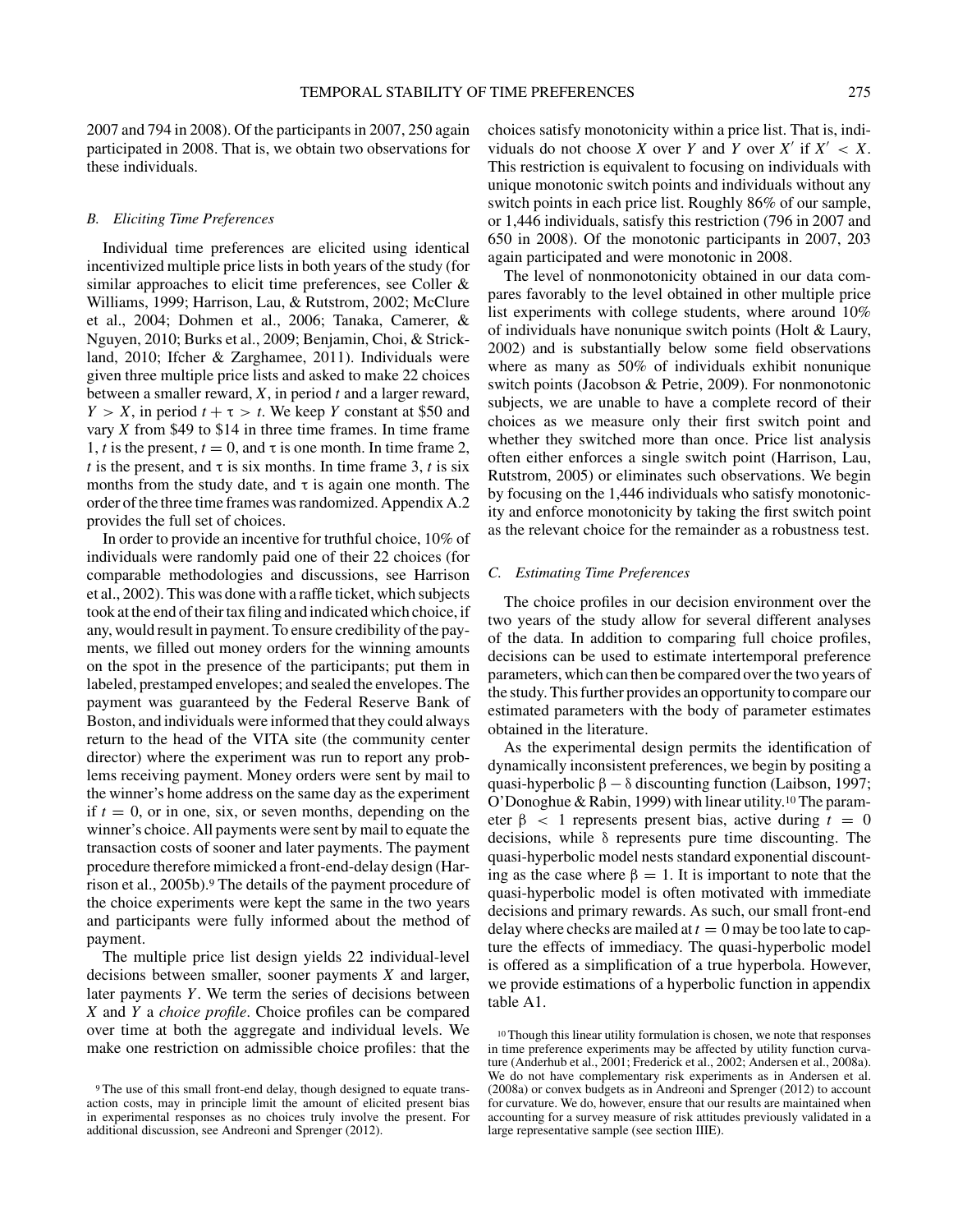Under our formulation, the utility of a larger reward, *Y*, obtained in  $\tau$  months when viewed from  $t = 0$  is  $u(Y) =$ βδ<sup>τ</sup>*Y*. The utility of some undiscounted reward, *X*, obtained at  $t = 0$  is  $u(X) = X$ . The present bias parameter,  $\beta$ , plays no role in time frame 3 ( $t = 6$ ,  $\tau = 1$ ) decisions as  $u(Y) = \beta \delta^{t+\tau} Y$  and  $u(X) = \beta \delta^{t} X$ , and the common  $\beta \delta^{t}$  can be eliminated.

In order to estimate utility parameters and obtain a measure of stochastic decision error, we introduce a probabilistic choice function following Holt and Laury (2002) and Andersen et al. (2008a). Given utility values,  $u(Y)$  and  $u(X)$ , we establish the probability that an individual chooses the larger later payment, *Y*, in any given decision between *X* and *Y* as

$$
Pr(Choice = Y) = \frac{u(Y)^{\frac{1}{\nu}}}{u(X)^{\frac{1}{\nu}} + u(Y)^{\frac{1}{\nu}}},
$$
\n(1)

where the parameter ν measures stochastic decision error. The analysis assumes that all individuals have the same preference parameters and that all heterogeneity is assumed to come from decision error. When ν tends to 0, choices are deterministic, and when ν tends to infinity, choices are random. Given this probability function, maximum likelihood methods are easily employed to estimate present bias, β, a monthly discount factor, δ, and decision error, ν (for a helpful manual on estimating utility parameters from experimental choice data, see Harrison, 2008). In addition, maximum likelihood estimates of stochastic decision error suggest an appropriate level of individual choice correlation over time. That is, if decisions are effectively random even if preferences are stable, zero intertemporal correlation should be expected. If decisions are deterministic and preferences are stable, correlation should be 1. We will come back to this benchmark when analyzing individuals' choices over time (section IIIC).

#### *D. Sample*

Table 1 shows summary statistics for the 1,446 study observations with monotonic choice profiles. Column 1 shows that 2007 nonreturnees earned, on average, approximately \$16,000 per year. They were around age 37, female, African American, with less than a college education, and had around 0.5 dependents. Around 10% of participants collected unemployment at some time during the previous calendar year (and so reported for tax filing purposes). Unlike individual tax return data, which are precisely measured, participants' gender, race, and college experience were collected from an auxiliary demographic survey. A nonnegligible proportion of observations has at least one of these values missing. Missing values for the indicator variables related to gender, race, and college experience are coded as the value of the majority, and whether such values are missing is controlled for in our analysis. In addition, we use tax filing information to obtain the postal code each individual used for his or her federal tax return. We calculate the direct line distance from the center

of an individual's tax filing postal code to the center of Roxbury, Massachusetts 02119, where the VITA site is located. We also note whether an individual uses a post office box as opposed to a street address for tax filing purposes.

There are 22 VITA sites around Boston, each one local to a specific neighborhood. VITA site attendee demographics are therefore similar over time. Columns 1 and 3 of table 1 show summary statistics for nonreturnee participants in 2007 and 2008 (column 6 provides *p*-values of *t*-tests for differences in means). Comparing the observable characteristics shows that individuals are slightly older, earn less, and have lower federal refund values and that slightly more participants are African American and have missing demographic information in 2008 relative to 2007. The slightly higher age, lower income, and lower refund values in 2008 are likely due to the 2008 stimulus payments, which provided \$300 rebates to older social security recipients who would normally not file taxes. Ten percent of 2008 participants were over the age of 65 compared to only 4% of 2007 participants.

# *E. Returnees*

Because the free tax preparation service is valuable, individuals return in subsequent years for further tax preparation assistance. Of the 796 study participants in 2007 with monotonic choice profiles, 203 returned to participate again in 2008 and were again monotonic in their choice profiles.11 We created a panel for these 203 individuals, allowing us to correlate individual choice behavior over time and to observe whether changes to income, unemployment status, family composition, or future liquidity correlate with changes in measured preferences.

Table 1 reports summary statistics for returnees and examines differences in various characteristics between returnees and nonreturnees. Substantial differences between returnees and nonreturnees exist along the axes of income, age, race, education, distance, and incomplete demographic survey information. (Column 5 provides *p*-values of *t*-tests for difference in means.)

The panel of returnees is clearly a selected sample. For the purposes of this study, selective attrition would be problematic if it was correlated with the stability of time preferences. In section IIIE, we analyze selection along two dimensions: returning to the VITA site and choosing to participate. This analysis should be thought of only as suggestive. Without clear exogenous variation in any of our key determinants of attrition, we cannot firmly extrapolate from our findings outof-sample. The findings presented here should be thought of as point estimates for the sample in question.

<sup>11</sup> Of the 890 participants, including those with nonmonotonic choice profiles in 2007, 250 returned and participated again in 2008. Nonreturnees did not file taxes in a VITA site in Boston ( $N = 386$ ), filed in another VITA site in Boston ( $N = 186$ ), or filed taxes in the Roxbury VITA site, but did not participate again in the experiment  $(N = 88)$ .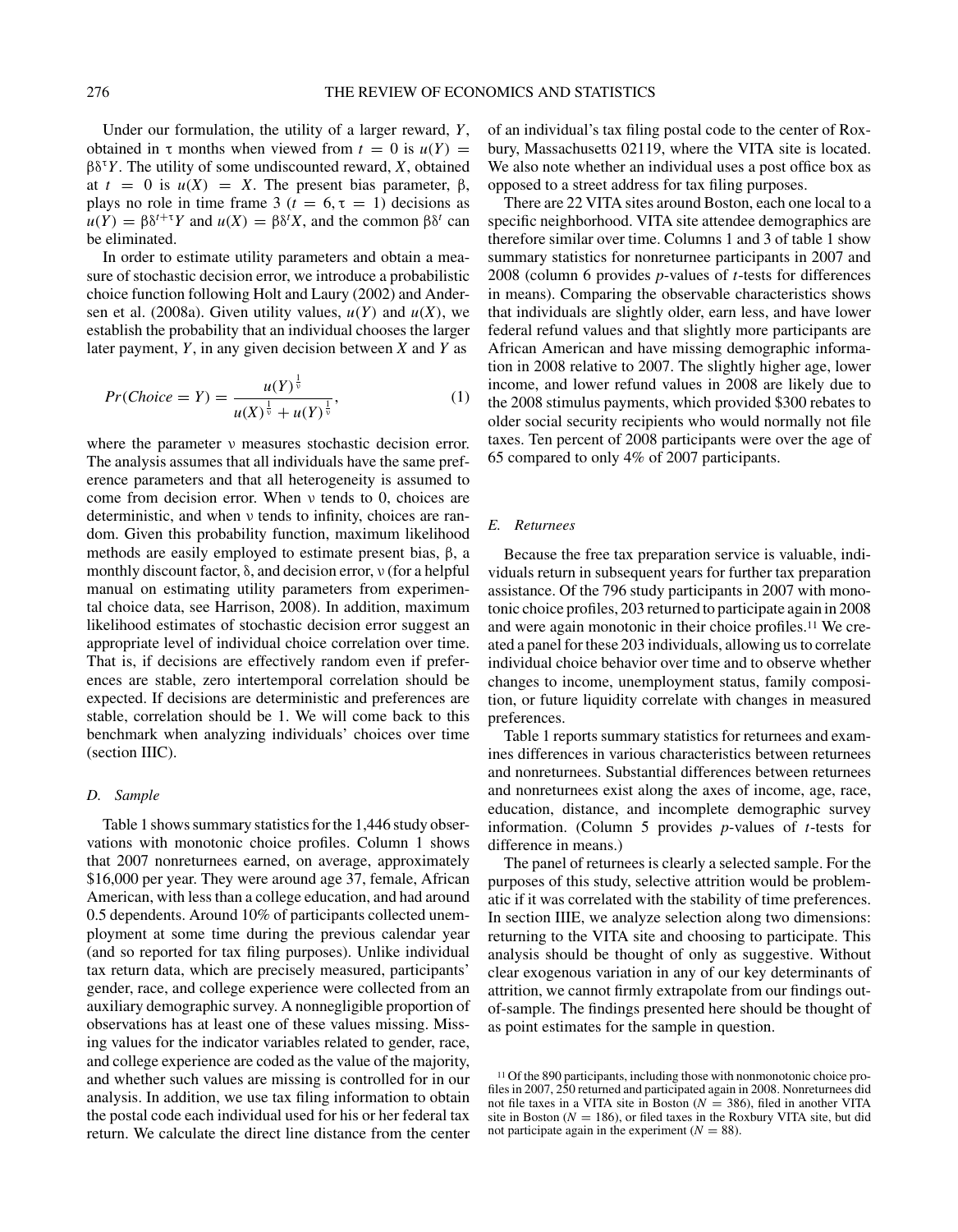# TEMPORAL STABILITY OF TIME PREFERENCES 277

|                              | (1)                 | (2)         | (3)                 | (4)         | (5)                | (6)                |
|------------------------------|---------------------|-------------|---------------------|-------------|--------------------|--------------------|
|                              | 2007                |             | 2008                |             | $t$ -Test          | $t$ -Test          |
|                              | <b>Nonreturnees</b> | Returnees   | <b>Nonreturnees</b> | Returnees   | $(1)$ versus $(2)$ | $(1)$ versus $(3)$ |
| A: Sociodemographics         |                     |             |                     |             |                    |                    |
| <b>Adjusted Gross Income</b> | 15,789.08           | 20,551.66   | 13,438.25           | 22,003.28   | p < 0.01           | p < 0.01           |
|                              | (13.638.42)         | (13.977.67) | (13,978.2)          | (15,708.38) |                    |                    |
| Number of dependents         | 0.51                | 0.44        | 0.43                | 0.47        | $p = 0.35$         | $p = 0.14$         |
|                              | (0.85)              | (0.74)      | (0.82)              | (0.79)      |                    |                    |
| Age                          | 37.26               | 41.56       | 42.67               | 42.56       | p < 0.01           | p < 0.01           |
|                              | (14.9)              | (14.97)     | (16.74)             | (14.97)     |                    |                    |
| Federal refund               | 1.210.29            | 1.315.93    | 907.38              | 1.389.98    | $p = 0.39$         | p < 0.01           |
|                              | (1,512.47)          | (1,495.71)  | (1,488.91)          | (1,954.66)  |                    |                    |
| Unemployment $(=1)$          | 0.10                | 0.10        | 0.10                | 0.10        | $p = 0.76$         | $p = 0.90$         |
|                              | (0.30)              | (0.31)      | (0.30)              | (0.31)      |                    |                    |
| Male $(=1)$                  | 0.34                | 0.36        | 0.31                | 0.36        | $p = 0.69$         | $p = 0.26$         |
|                              | (0.48)              | (0.48)      | (0.46)              | (0.48)      |                    |                    |
| African American $(=1)$      | 0.75                | 0.82        | 0.79                | 0.82        | p < 0.10           | p < 0.10           |
|                              | (0.43)              | (0.39)      | (0.4)               | (0.39)      |                    |                    |
| College degree $(=1)$        | 0.10                | 0.19        | 0.09                | 0.18        | p < 0.01           | $p = 0.53$         |
|                              | (0.3)               | (0.39)      | (0.29)              | (0.39)      |                    |                    |
| Gender imputed $(=1)$        | 0.06                | 0.01        | 0.13                | 0.01        | p < 0.01           | p < 0.01           |
|                              | (0.24)              | (0.12)      | (0.34)              | (0.12)      |                    |                    |
| Race Imputed $(=1)$          | 0.07                | 0.03        | 0.12                | 0.03        | p < 0.05           | p < 0.01           |
|                              | (0.25)              | (0.17)      | (0.33)              | (0.17)      |                    |                    |
| Education imputed $(=1)$     | 0.10                | 0.03        | 0.15                | 0.03        | p < 0.01           | p < 0.05           |
|                              | (0.3)               | (0.18)      | (0.36)              | (0.18)      |                    |                    |
| Less than 2 miles            | 0.66                | 0.73        | 0.68                | 0.67        | p < 0.10           | $p = .569$         |
|                              | (0.47)              | (0.45)      | (0.47)              | (0.47)      |                    |                    |
| PO box $(=1)$                | 0.02                | 0.01        | 0.02                | 0.02        | $p = 0.97$         | $p = 0.39$         |
|                              | (0.12)              | (0.12)      | (0.15)              | (0.14)      |                    |                    |
| Number of observations       | 796                 |             | 650                 |             |                    |                    |
|                              | 593                 | 203         | 447                 | 203         |                    |                    |

Table 1.—Summary Statistics for 2007 and 2008 Samples

The table shows the means of sociodemographics for individuals with admissible choice profiles. Standard deviations are in parentheses. Column 4 shows *p*-values of *t*-tests for equal means between columns 1 and 2. Column 5 shows *p*-values of *t*-tests for equal means between columns 1 and 3.

#### **III. Results**

Ė

The results are presented in the following five sections. First, we analyze aggregate choice profiles over the two years of the study. Second, we present corresponding aggregate estimates of time preferences and error parameters. Third, we restrict our attention to the 203 returnees to discuss the extent to which individual choices, choice profiles, and resulting discounting calculations correlate over time. Fourth, we explore potential sources of instability. Fifth, we present robustness tests and additional analyses for selective sample attrition, individuals with nonmonotonic choice profiles, and risk attitudes.

# *A. Temporal Stability in Aggregate Choice Profiles*

When examining a group of people through time, stability in the aggregate distribution of choices is a necessary condition for the measurable stability of preferences. If the aggregate distribution of behavior is unstable, then individual preference parameters either cannot be fixed or are measured with sufficient error to make them practically unstable.

Because the sample pools are similar in the two years of the study, we examine the profile for all 1,446 study observations. Given the wide historical variation of time preference parameters obtained from different sample pools, this is a relevant avenue of exploration.





The figure shows choice profiles for the aggregate samples. For each of the different time frames (with  $t =$  earlier date and  $\tau =$  delay), the figure plots the proportion of the sample in 2007 and in 2008 that takes the larger, later payment for each sooner payment. The delay time, τ, differs between time frames (i.e., between the panels in the figure) so does the implied monthly interest rate.

Figure 1 plots choice profiles over time for the aggregate sample. The proportion of participants choosing the larger later payment of  $Y = $50$  is graphed against the smaller sooner payment, X. Figure 1 illustrates several broad features of individuals' choices in the two years. First, the proportion of individuals choosing Y is decreasing in the value of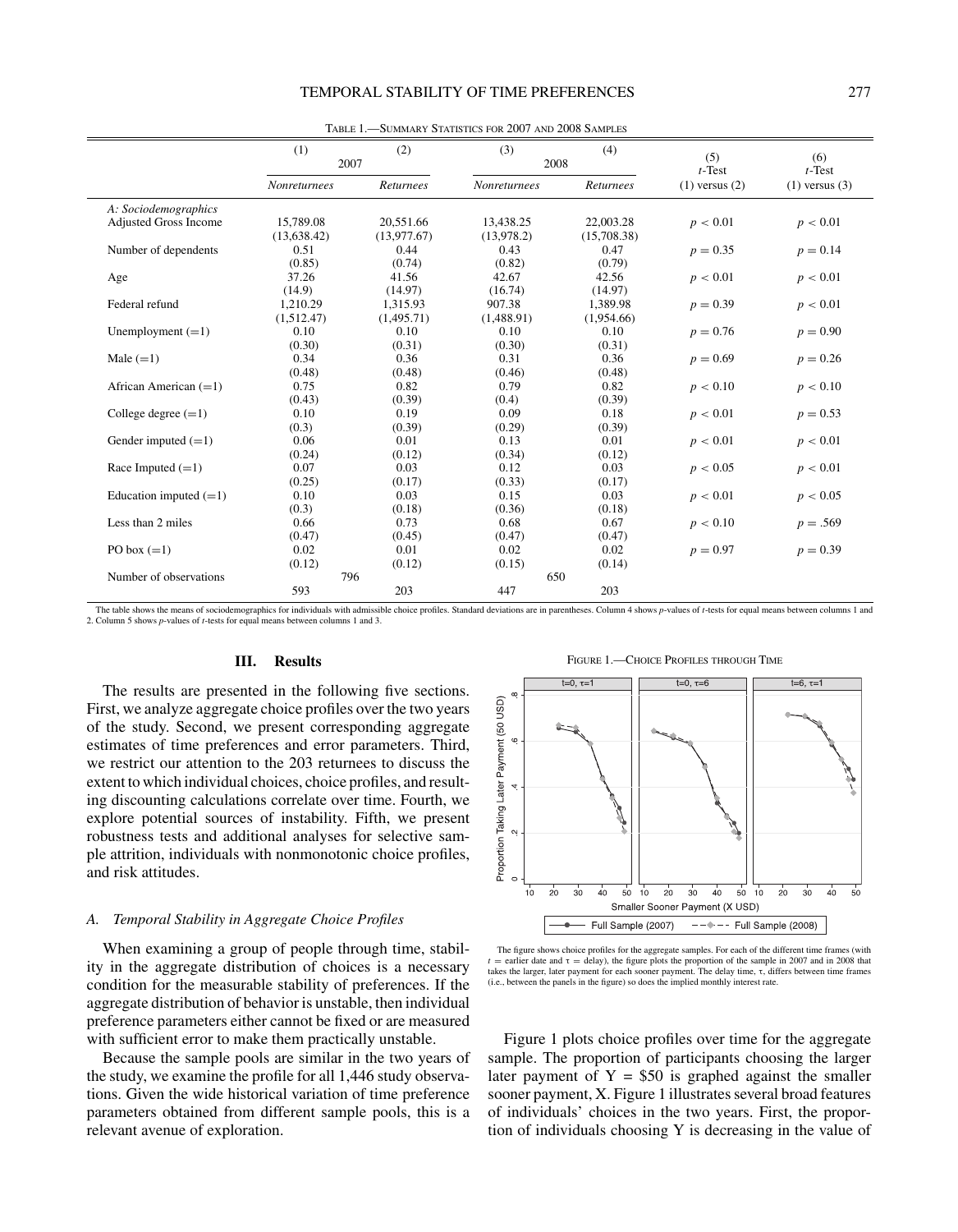|                                   | <b>Full Sample</b>                 |                                   | Nonreturnee Sample                 |                                    | <b>Returnee Sample</b>             |                                    |
|-----------------------------------|------------------------------------|-----------------------------------|------------------------------------|------------------------------------|------------------------------------|------------------------------------|
|                                   | (1)                                | (2)                               | (3)                                | (4)                                | (5)                                | (6)                                |
| Present bias parameter: $\beta$   | 0.712<br>(0.024)                   | 0.690<br>(0.047)                  | 0.683<br>(0.027)                   | 0.700<br>(0.050)                   | 0.792<br>(0.034)                   | 0.672<br>(0.090)                   |
| <i>Year</i> <sub>2008</sub> (=1)  | $-0.006$<br>(0.030)                | 0.012<br>(0.038)                  | $-0.000$<br>(0.037)                | 0.021<br>(0.041)                   | $-0.040$<br>(0.047)                | $-0.051$<br>(0.064)                |
| Adjusted gross income/10K         |                                    | $0.052***$<br>(0.016)             |                                    | $0.040**$<br>(0.016)               |                                    | $0.079***$<br>(0.022)              |
| Number of dependents              |                                    | 0.001<br>(0.021)                  |                                    | $-0.009$<br>(0.021)                |                                    | 0.052<br>(0.057)                   |
| Age                               |                                    | $-0.002**$<br>(0.001)             |                                    | $-0.002**$<br>(0.001)              |                                    | $-0.001$<br>(0.002)                |
| Monthly discount factor: $\delta$ | 0.954<br>(0.004)                   | 0.973<br>(0.012)                  | 0.954<br>(0.006)                   | 0.973<br>(0.012)                   | 0.953<br>(0.006)                   | 0.981<br>(0.021)                   |
| <i>Year</i> <sub>2008</sub> (=1)  | 0.000<br>(0.007)                   | 0.001<br>(0.008)                  | $-0.003$<br>(0.008)                | $-0.001$<br>(0.009)                | 0.007<br>(0.010)                   | 0.009<br>(0.013)                   |
| Adjusted gross income/10K         |                                    | 0.000<br>(0.003)                  |                                    | 0.003<br>(0.003)                   |                                    | $-0.007*$<br>(0.004)               |
| Number of dependents              |                                    | 0.006<br>(0.005)                  |                                    | 0.005<br>(0.006)                   |                                    | 0.007<br>(0.009)                   |
| Age                               |                                    | $-0.001**$<br>(0.000)             |                                    | $-0.001**$<br>(0.000)              |                                    | $-0.000$<br>(0.000)                |
| Stochastic decision error: y      | 0.591<br>(0.032)                   | 0.573<br>(0.028)                  | 0.608<br>(0.039)                   | 0.587<br>(0.035)                   | 0.541<br>(0.050)                   | 0.542<br>(0.054)                   |
| <i>Year</i> <sub>2008</sub> (=1)  | $-0.039$<br>(0.043)                | $-0.011$<br>(0.045)               | $-0.029$<br>(0.051)                | 0.008<br>(0.059)                   | $-0.045$<br>(0.069)                | $-0.052$<br>(0.073)                |
| Number of observations            | 31.812                             | 31.812                            | 22.880                             | 22.880                             | 8.932                              | 8.932                              |
| Number of clusters                | 1,446                              | 1,446                             | 1,040                              | 1.040                              | 406                                | 406                                |
| Log likelihood                    | $-20,490.403$                      | $-20,374.52$                      | $-14,746.98$                       | $-14,671.31$                       | $-5,715.49$                        | $-5,671.04$                        |
| $H_0$ : $\gamma_{2008} = 0$       | $\chi^2(3) = 1.51$<br>$(p = 0.68)$ | $\chi^2(3) = .14$<br>$(p = 0.99)$ | $\chi^2(3) = 0.98$<br>$(p = 0.81)$ | $\chi^2(3) = 0.38$<br>$(p = 0.95)$ | $\chi^2(3) = 2.48$<br>$(p = 0.48)$ | $\chi^2(3) = 1.63$<br>$(p = 0.65)$ |

Table 2.—Temporal Stability of Preference Parameters

Maximum likelihood estimates with standard errors clustered on the individual year level in parentheses. Significant at  $\gamma$   $<$  0.1, \*\* $p$   $<$  0.05, \*\*\* $p$   $<$  0.01.

X, responding to increasing interest rates. However, even at the lowest and highest values of X, the choice proportions do not reach 0 or 1, respectively. This indicates substantial heterogeneity in behavior as roughly 40% of subjects choose either all sooner payments or all later payments in a given choice set. Second, the aggregate choices show both substantial impatience and a high degree of present bias. For example, around 55% of individuals prefer \$35 today to \$50 in one month, forgoing a monthly interest rate of 43%. However, only around 40% of individuals prefer \$35 in six months to \$50 in seven months, indicating present bias. Both of these observations from our data are consistent with a body of experimental research that tends to find both a high degree of impatience and present bias in monetary discounting experiments (Frederick et al., 2002).

Third, and most important for our research question, figure 1 illustrates the similarity of the distribution of choice profiles over time. The proportion of individuals choosing the later payment, *Y*, at any given *X* is virtually unchanged over time. Because the sample is large by experimental standards, even small differences could be uncovered. Controlling for decision fixed effects, we are unable to reject the null hypothesis of equal behavior across years ( $\chi^2(1) = 0.18$ , *p* = 0.67).<sup>12</sup>

#### *B. Aggregate Parameter Stability*

As discussed in section IIC, choice profiles can be used to estimate intertemporal preference parameters and stochastic decision error. As motivated by Andersen et al. (2008a), the implemented maximum likelihood procedure is useful for exploring changes in estimated preference parameters over time. One can estimate the linear relationship  $\hat{\beta}$  =  $\hat{\beta}_0 + \hat{\gamma}_{2008} \times \text{Year}_{2008}$  where  $\hat{\beta}_0$  captures 2007 present bias and  $\hat{\gamma}_{2008}$  captures the difference over the two years under the assumption of homogeneous preferences within year. The null hypothesis  $H_0$ :  $\gamma_{2008} = 0$  is easily tested. In table 2, we employ maximum likelihood methods to estimate equation (1) and recover underlying aggregate utility and decision error parameters over time.

In column 1 of table 2, we estimate present bias,  $β$ , a monthly discount factor, δ, and an error parameter, ν, for each year of the study with the full sample of 1,446 observations. The results in column 1 show that for 2007, we estimate  $\beta = 0.712$ , *(SE. = 0.024)*, which is close to the often suggested value of 0.7 (Laibson, Repetto, & Tobacman, 2003), even without the true immediacy of the present.13 We also estimate a monthly  $\hat{\delta} = 0.954$ , (0.004), implying an annual

<sup>12</sup> Test statistic from logit regression with choosing the later payment, *Choice*  $(=1)$ , as the dependent variable and independent variables of 22 decision fixed effects and an indicator for  $Year_{2008} (=1)$ . Standard errors clustered on the individual level. The test statistic corresponds to null hypothesis of 0 coefficient for  $Year_{2008} (=1)$ .

<sup>13</sup> As this may suggest, behavior outside the quasi-hyperbolic model in the appendix reformulate the maximum likelihood procedure to estimate pure hyperbolic discounting of the form  $u(X, k) = \frac{X}{1 + \alpha k}$ . Aggregate stability in the estimated hyperbolic parameter, α, is documented. See table A1 for detail.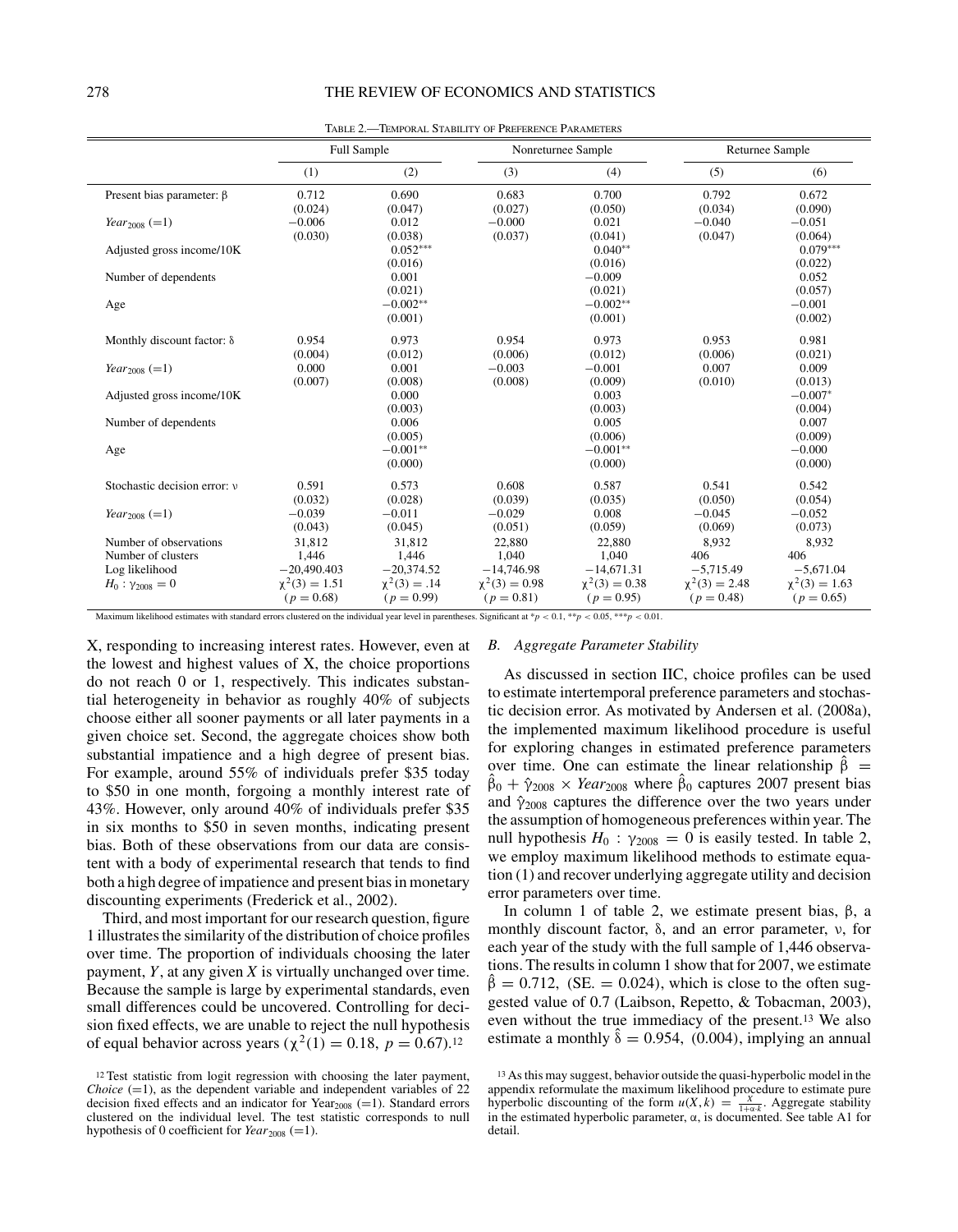discount rate of around 75%. The 2007 error parameter is estimated to be  $\hat{v} = 0.591$  (0.032), which is higher than that obtained in the parameter estimation exercises of Holt and Laury (2002) and Andersen et al. (2008a). Importantly, all estimated parameters are virtually unchanged over the two years. All coefficients of *Year*<sub>2008</sub> are small and insignificant. We fail to reject the null hypothesis of zero effect of time  $(\chi_3^2 = 1.51, p = 0.68)$ . The results therefore suggest temporal stability of time preferences.

As mentioned above, the estimated stochastic decision error from our choice data are high relative to other studies. This can be due to at least two reasons: First, prior exercises either attempt to estimate fewer parameters, such as one parameter discounting functions (Andersen et al., 2008a) or have data, albeit between subjects, from a larger number of experimental conditions (Holt & Laury, 2002). Second, and more important, behavioral heterogeneity may cause differences between our estimates and prior work. For example, in the risk preference multiple price lists of Holt and Laury (2002), less than 10% of subjects lay at the edges of the distribution of elicited preferences. As figure 1 shows, many of our choice data lie at the edges in any choice set, being either extremely patient or extremely impatient. Indeed 23.4% of our sample never chose a later payment in 22 choices, and 16.3% of our sample never chose a sooner payment in 22 choices.14 Attempting to fit a single set of homogeneous preference parameters to such heterogeneous behavior may increase the estimated error parameter in order to allow the model to match the empirical choice probabilities. In appendix table A2, we provide two exercises exploring this issue, demonstrating the extent to which the estimates of decision error are influenced by price list censoring and behavioral heterogeneity.

Because our sample is large relative to other studies, it may be of independent interest to examine the observable heterogeneity in preference measures based on demographic differences. In column 2 of table 2, we control for several covariates that are measured with precision from individual tax returns: adjusted gross income, the number of dependents, and age.15 Higher income correlates with significantly less present bias, and present bias and impatience appear to increase with age. Such correlations are also presented in aggregate studies of preferences such as Harrison et al. (2002) and Tanaka et al. (2010). For comparison, Tanaka et al. (2010) find that older and wealthier individuals are more patient, and Harrison et al. (2002) find that more educated individuals are more patient. Tanaka et al. (2010) show virtually no correlation between present bias and demographic characteristics.

In columns 3 through 6 of table 2 we provide aggregate estimates separated by returnees and nonreturnees. Though some differences in parameter estimates exist between these subsamples, stability in aggregate estimates over time is documented for both. For both returnees and nonreturnees, we fail to reject the null hypothesis of zero effect of time,  $(\chi_3^2 = 2.48, p = 0.48)$  and  $(\chi_3^2 = 0.98, p = 0.81)$ , respectively.

The aggregate choice profiles are stable over time, and there is no impact of the year of study on measured preferences or decision error. However, a stable distribution of responses and stable parameter estimates could be obtained without individual stability. In addition, the imposition of homogeneous preferences within year (or homogeneity within demographic groups) in the estimation procedure may be a difficult-maintained assumption. In the next section, we therefore focus our attention on the returnee panel of individuals who participate in the study twice and use those individuals to examine temporal stability at the individual level.

### *C. Temporal Stability in Individual Behavior*

In this section, we focus on the sample of 203 returnees.We explore stability at the individual level by comparing choices at two times one-year apart. We examine the one-year correlation in individuals' choices, choice profiles, and resulting parameter calculations, along with a benchmark for judging the size of these correlations.

In order to explore individual stability, we first define the variables *Choice*<sub>2007</sub> and *Choice*<sub>2008</sub>, which, for each of the 22 experimental decisions, take the value 1 if the later payment, *Y*, was chosen and the value 0 if the sooner payment, *X*, was chosen. Hence, *Choice*<sub>2007</sub> or *Choice*<sub>2008</sub> equal to 1 indicates a patient choice. By pairing *Choice*<sub>2007</sub> and *Choice*2008, we can obtain a first impression of stability. Figure 2A presents a histogram for the difference between the two values, *Choice*<sup>2008</sup> − *Choice*2007, across our three time frames,  $(t, \tau)$ . The difference takes the value  $1(-1)$  if in a given decision, the individual was patient (impatient) in 2008 and impatient (patient) in 2007. A difference of 0 indicates stable choice. Overall 73% of choices are stable within subject, and the raw one-year correlation between *Choice*<sub>2007</sub> and *Choice*<sub>2008</sub> is 0.464 ( $p < 0.001$ ).

A high level of choice stability could arise without stability of time preference if experimental decisions lack the power to meaningfully distinguish between different levels of patience. For example, if subjects were asked our experimental questions and then an additional 100 repeated questions offering them either \$50 at a later date or \$0.01 at a sooner date, the stability at the choice level would be well above the documented 73.2%. Further, such apparent choice-level stability could occur even without stability of time preference. In our context, stability of time preference implies that individual choice profiles should be constant through time. That is,

<sup>14</sup> As in more straightforward methods for identifying utility parameters from price list switching points (Holt & Laury, 2002; Harrison et al., 2002), only one-sided bounds on utility parameters can be obtained for individuals who are censored by the price list. Maximum likelihood estimators focusing on such censored individuals do not converge.

<sup>15</sup> Further correlates from table 1 are not estimated for computational reasons as model results were found to be unstable.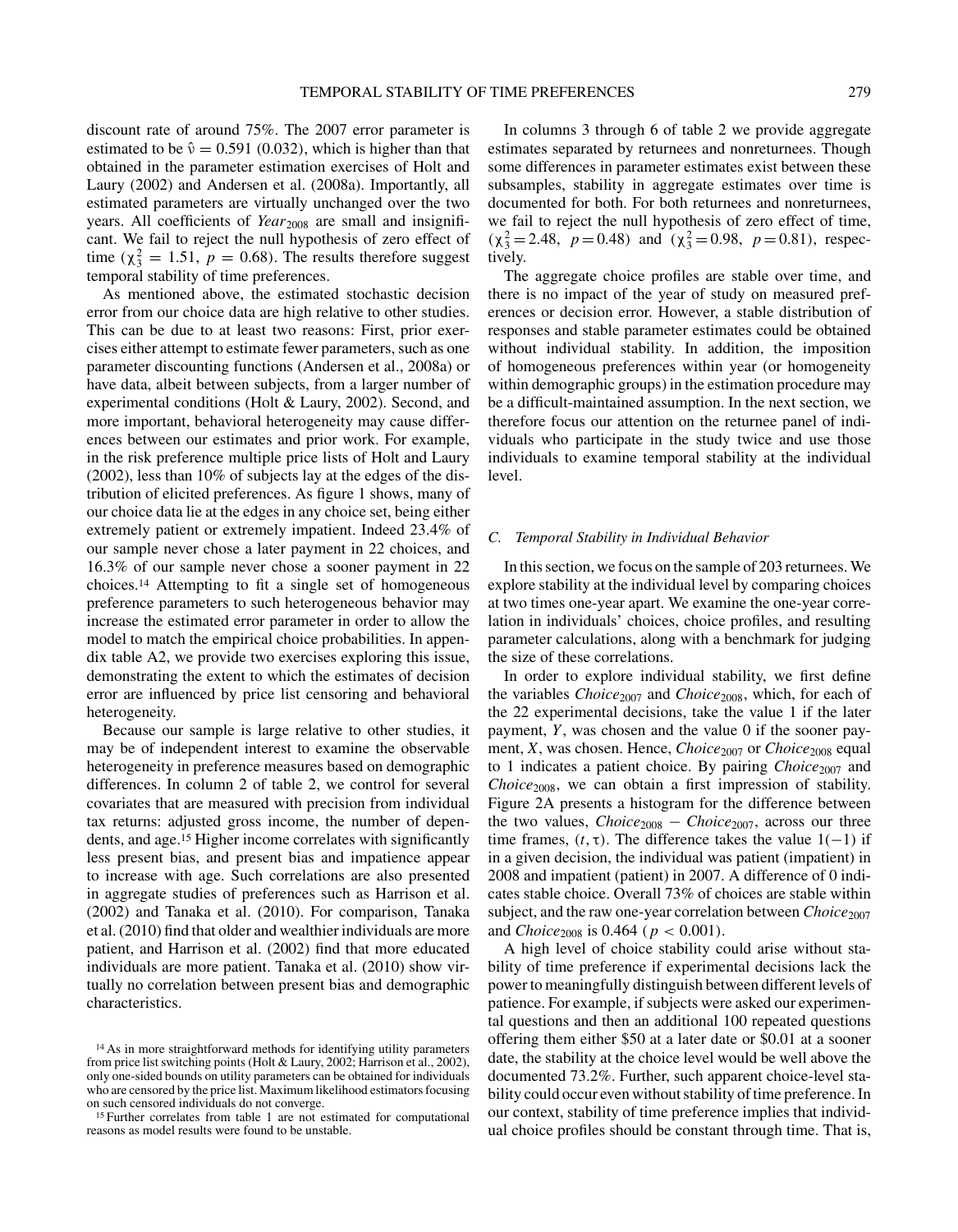

The figure shows the proportion of stable and unstable choices in 2007 and 2008 for three levels of analysis: Panel A shows for each time frame (*t*, τ) stability of each choice of the smaller sooner payment relative to the large later payment of \$50. Choice<sub>2007</sub> and Choice<sub>2008</sub>, for each of the 22 experimental decisions, take the value 1 if the later payment, Y, was chosen and the value 0 if the sooner payment, X, was chosen. Hence, Choice<sub>2007</sub> or Choice<sub>2008</sub> equal to 1 indicates a patient choice. Choice<sub>2008</sub> – Choice<sub>2008</sub> – Choice<sub>2007</sub> indicates the difference between years. Panel B shows the stability of the row in the multiple price list at w years.

the row at which an individual switches from preferring the sooner smaller payment to the later larger payment should be constant through time. To explore stability at this level, we define the variables *Row*<sup>2007</sup> and *Row*2008, which take the value of the row at which an individual first preferred the later

larger payment.16 Figure 2B presents the histogram for the difference between the two switch points, *Row*2008−*Row*2007,

<sup>16</sup> This is either 1 to 7 for time frames  $(t = 0, \tau = 1)$  and  $(t = 6, \tau = 1)$ or 1 to 8 for the time frame  $(t = 0, \tau = 6)$ .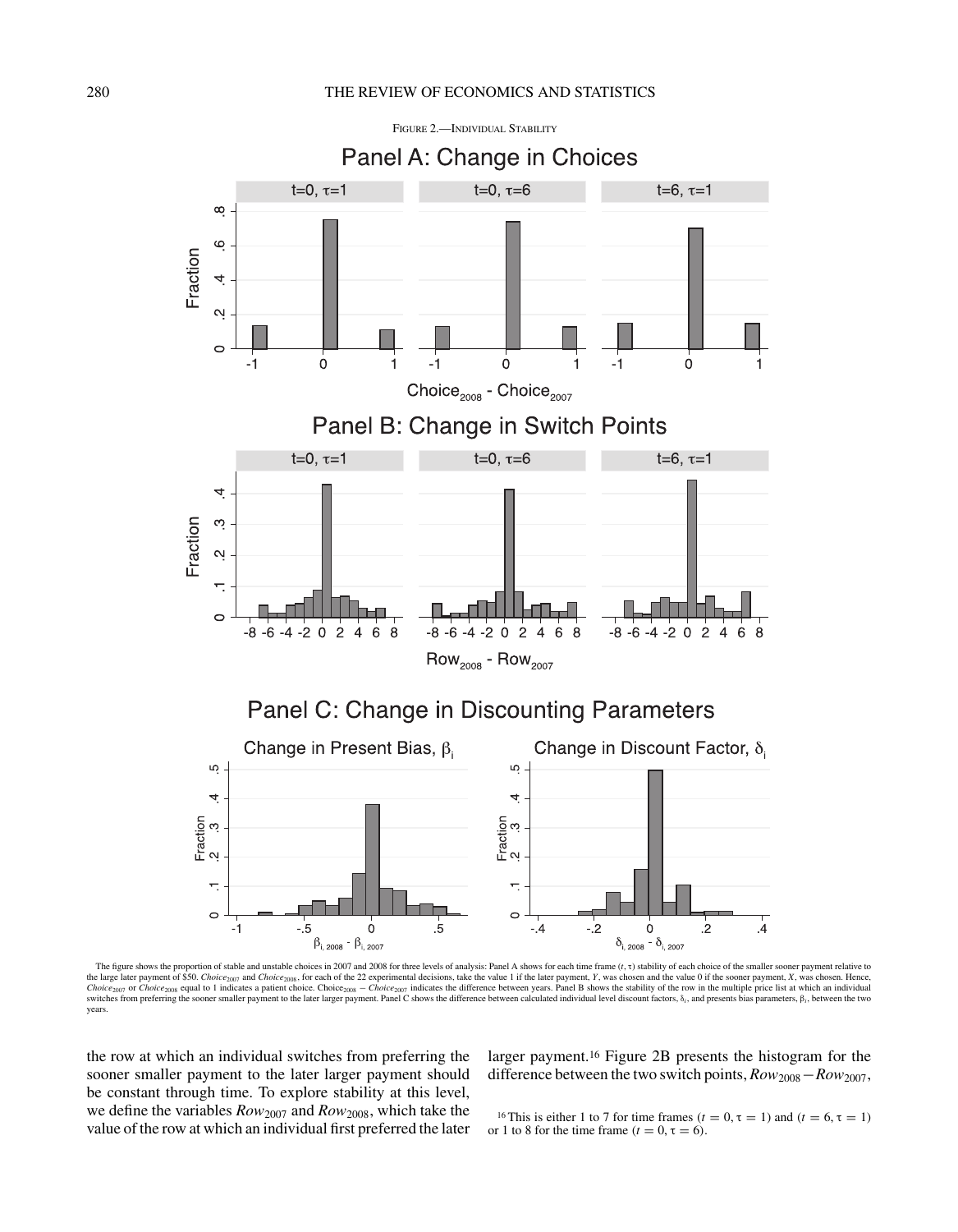across our three time frames,  $(t, \tau)$ . Overall 43% of individuals exhibit identical values for *Row*<sup>2007</sup> and *Row*<sup>2008</sup> in a given time frame, and 29% of individuals exhibit identical values for *Row*<sup>2007</sup> and *Row*<sup>2008</sup> in all three time frames. The raw one-year correlation between *Row*<sup>2007</sup> and *Row*<sup>2008</sup> is 0.433  $(p < 0.001)$ .

With significant correlations in hand at both the choice and choice pattern levels, we investigate individual-level intertemporal preference parameters and their stability. With a limited number of observations per person, parameter estimation of the sort conducted with the aggregate data is infeasible. However, some progress can be made with simple calculation. We maintain the assumptions of quasihyperbolic discounting and linear utility and consider the value of  $X_{i,t,\tau}$  at which individual *i* first switches from preferring the smaller sooner payment to the later larger payment in a time frame,  $(t, \tau)$ .<sup>17</sup> We assume that the relation

$$
X_{i,t,\tau} = \beta_i^{\mathbf{1}_{t=0}} \delta_i^{\tau} Y
$$

holds for each time frame and individual, where  $\mathbf{1}_{t=0}$  is an indicator for the present and  $\tau$  is the delay length in months. Hence, the system of equations

$$
\log\left(\frac{\mathbf{X_{i,t,\tau}}}{\mathbf{Y}}\right) = \log(\beta_i) \times \mathbf{1}_{t=0} + \log(\delta_i) \times \tau
$$

is satisfied for each individual. Linear algebra provides the coefficient vector [log*(*β*i)*, log*(*δ*i)*], which can be exponentiated to recover  $\beta_i$  and  $\delta_i$ <sup>18</sup>. This simple calculation provides measures of discounting parameters summarizing the pattern of choices, which we can then compare through time. A key drawback is that we are unable to incorporate insights from stochastic decision error, effectively assuming a perfect representation of preferences in choice behavior.19 Note that given the data limitations, we are also forced to ignore the interval nature of the data. The object of interest is whether, for a fixed definition of choice, temporal stability in calculated preference parameters is achieved.

We calculate  $\beta_i$  and  $\delta_i$  for each individual in the returnee sample in 2007 and 2008 to obtain β*i*,2007, β*i*,2008, δ*i*,2007, and  $\delta_{i,2008}$ .<sup>20</sup> Figure 2C graphs the difference between the

<sup>17</sup> Top and bottom coding is conducted. An individual who always prefers the later larger payment has value  $X = 50$ . An individual who alway prefers the sooner smaller payment is given the lowest value of *X* in the relevant time frame, either 22 or 14.

<sup>18</sup> In particular, define the vectors  $\mathbf{1}_{t=0}$  =  $\begin{bmatrix} 1 & 1 & 0 \end{bmatrix}$  $,\tau$  =  $\left[1\quad 6\quad 1\right]', \log\left(\frac{X_{i,t,\tau}}{Y}\right) \quad = \quad \left[\log\left(\frac{X_{i,t=0,\tau-1}}{Y}\right), \log\left(\frac{X_{i,t=0,\tau-6}}{Y}\right), \log\left(\frac{X_{i,t=6,\tau-1}}{Y}\right)\right]'.$ The coefficient vector is calculated as  $[\log(\beta_i), \log(\delta_i)] =$  $([1_{t=0}, \tau]' [1_{t=0}, \tau])^{-1} ([1_{t=0}, \tau]' \log \left( \frac{x_{i,t,\tau}}{Y} \right)).$  Though this is the least squares linear algebra, with only three observations per person, we view this as only a calculation and avoid discussion of asymptotics or small sample parametric assumptions.

<sup>19</sup> We were unable to estimate equation (1) at the individual level or achieve a tractable fixed effects estimator.

measures through time. With regard to β*i*, nearly 40% of subjects have calculated present bias parameters within 0.05 of each other in the two years (26% of subjects have identical calculated measures through time) with no clear directional trend through time. The one-year correlation between β*<sup>i</sup>*,2007 and  $\beta_{i,2008}$  is 0.364 ( $p < 0.001$ ). With regard to  $\delta_i$ , nearly 50% of subjects have calculated discount factor parameters within 0.025 of each other in the two years (30% of subjects have identical calculated measures through time) with no clear directional trend through time. The one-year correlation between δ*<sup>i</sup>*,2007 and δ*<sup>i</sup>*,2008 is 0.246 *( p <* 0.001*)*.

The results on the individual level show that choice, choice profiles, and parameter calculations for the same individual between years correlate significantly. However, whether such correlations are high or low very much depends on the correlation in behavior over time that one expects. While there is substantial discussion in the psychological literature as to whether the researcher's prior should be zero or perfect correlation (Bem, 1972), such issues are not often discussed in economics. The intertemporal correlations in choice, choice profiles, and parameter measures are high by standards in psychology. Behavior in similar though slightly distinct situations rarely exceeds 0.2 to 0.3 (Mischel, 1968).21 However, the correlation is far from 1, indicating that some instability in choice does exist.

The analysis of decision error in the previous section can give us guidance as to what temporal correlation in behavior to expect under stable preferences. As ν tends to infinity,  $Pr(Choice = Y)$  tends to 0.5. All choices are random coin flips, leaving predicted temporal correlations in choice behavior of 0, even under stable preferences. Conversely, as ν tends to 0, decisions are deterministic and choice behavior should be perfectly correlated if preferences are stable. Given the parameter estimates from table 2, we can generate predicted choice probabilities for the aggregate behavior,  $Pr(Choice = Y)$ . Based on these predicted choice probabilities, one can simulate choice profiles under stable preferences and obtain their predicted correlations.

We generate 5,000 replicate data sets of 200 individuals. The simulated data are created in two steps. First, we use the aggregate estimates from table 2, column1 ( $\beta = 0.712$ ,

<sup>&</sup>lt;sup>20</sup> The mean value of  $\beta_{i,2007}$  for the returnee sample is 0.837 *(SD = 0.211)*, while the mean value of  $β<sub>i,2008</sub>$  is 0.827 (0.208). The difference is not significant,  $(t = 0.592, p = 0.55)$ . The mean value of  $\delta_{i,2007}$  for the returnee sample is 0.946 *(0.066)*, while the mean value of  $\delta_{i,2008}$  is 0.950 *(0.070)*. The difference is not significant,  $(t = 0.582, p = 0.56)$ .

<sup>21</sup> Such "low" cross-situational correlations were taken as evidence against trait stability by situational psychologists. It has been shown that aggregate measures built up from various separate behaviors can yield substantially higher cross-situational correlations (for discussion and examples, see Epstein, 1979; Benz & Meier, 2008). Because our experiment is identical in the two years, this is not necessarily a good benchmark against which to measure stability. In psychological personality trait studies, the temporal correlation of the Big Five personality characteristics is found to be as high as 0.6 to 0.8 (Costa & McCrae, 1994). However, measures for such traits are generally obtained from aggregating hundreds of survey questions. Similar to single cross-situational measures, on smaller subsets or individual questions, one could expect temporal correlations in the range of 0.2 to 0.3 (Block, 1971; Jessor, 1983). These relevant studies are discussed in Costa and McCrae (1994) and Epstein (1979), who provide excellent surveys of stability studies in psychology. Both cited studies present median intertemporal correlation coefficients over a number of single personality measures and find that the majority of correlations are around or below 0.3, specifically at longer time horizons.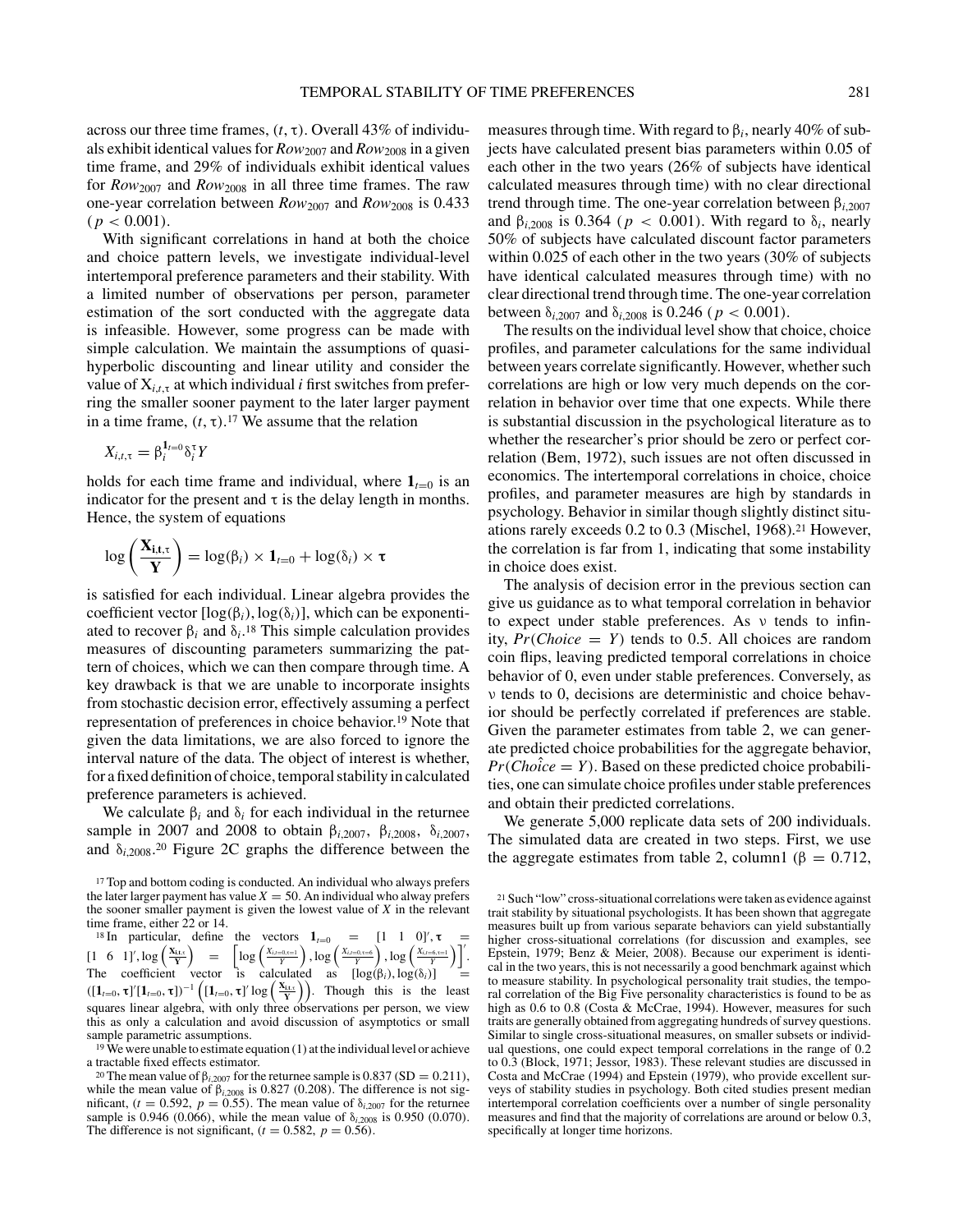$\delta = 0.954$ , and  $\nu = 0.591$ ) to generate decision-level choice probabilities for each of our 22 experimental decisions. Next, choice profiles are simulated from these choice probabilities. Imagine the probability that an individual chooses *Y* over *X* is 0.9. We draw a number from a uniform [0, 1] distribution. If the random number falls below 0.9, the simulated choice is *Y*; otherwise, the simulated choice is *X*. Every choice for every individual is simulated twice in such a way. Then the two simulated choice profiles are correlated.

Calculating the raw correlation from these simulated data sets provides a reference distribution for comparison. Conducting this exercise with the estimates of table 2, column 1, we predict an average correlation of  $0.088$  *(SD = 0.015)*. Comparing this value to the true choice level correlation of 0.464 indicates that the implemented model underpredicts the observed stability in choice. This is likely due to the broadly heterogeneous behavior leading to increased aggregate decision error estimates. Interestingly, with lower levels of decision error closer to those of Holt and Laury (2002) and Andersen et al. (2008a), we obtain simulated choice correlations closer to our empirical findings. For example, with the discounting estimates of table 2, column 1 and an imposed error parameter of 0.175 we simulate an average correlation of 0.452 *(*0.013*)*, close to our observed intertemporal correlation of 0.464.22

Importantly, models with stochastic decision error predict nonmonotonic choice profiles with relative frequency compared to our empirical findings. In our simulations, even with the lower value of  $v = 0.175$ , generally more than 99% of simulated individuals exhibited nonmonotonic choice profiles, while in the actual data, only 14% were nonmonotonic.23 Because of these frequent nonmonotonicities, temporal correlations for simulated values based on the row of unique switch and corresponding discounting calculations are not possible. We can, however, provide the correlation for the simulated number of patient choices in each time frame.<sup>24</sup> For this measure, with  $v = 0.175$  we obtain a mean correlation of 0.573 *(*0.024*)*, which compares favorably with the correlation between *Row*<sup>2007</sup> and *Row*<sup>2008</sup> of 0.433.

Together these simulations give initial guidance for judging the size of the documented temporal correlations. With stochastic decision error in the range of prior findings (though far from our estimates), under stable preferences one would predict temporal correlations close to those documented.25 We next investigate instability and its correlates in detail.

# *D. Individual-Level Instability*

While there is substantial correlation between choices over time, many individuals' choices change between years. Part of this instability might be related to instability in financial situation. Given the socioeconomic status of the sample, we observe individuals with substantial changes in income, numbers of dependents, unemployment, and refund values. The median change in income was around \$1,453, or around 7% higher income in 2008 compared to 2007. Around 27% (54 of 203) experienced income increases of at least 30%. Around 17% (35 of 203) of individuals experienced income decreases of at least 30%. With respect to unemployment status, 177 of 203 show no change in unemployment, while 13% (26 of 203) either cycle on or off unemployment in equal proportions. With respect to the number of dependents, 179 of 203 show no change in the number of dependents claimed on their tax filing, 5% (10) show a decrease in dependents, and around 7% (14) show an increase in dependents. Median changes in refund values are small—around 2.4% (\$14) more in 2008 versus 2007. Around 29% (59 of 203) of individuals experienced refund increases of at least 30%, while 26% (53 of 203) experienced refund decreases of at least 30%.26

In table 3 we explore the extent to which demographics and changes in financial situation relate to stability in measured time preferences. Raw differences in choices, choice profiles, and parameter calculations over the two years of the study are regressed on the demographics and changes in financial situation.27 Unemployed individuals appear in some specifications to grow more patient between 2007 and 2008, and a quadratic relationship between changes in  $\delta_i$  and income appears. Beyond these correlations, insignificant relationships between behavior and both the level and changes in financial situation are found throughout.28 The predictive power of each model is limited, with  $R^2$  values ranging from 0.028 to 0.083. Even with our rich panel of socioeconomic data, we have limited ability to predict the direction and extent of instability.

#### *E. Robustness Tests*

In this section, we provide three additional analyses: we include individuals with nonmonotonic choice profiles in our aggregate estimates, analyze selection issues, and discuss and control for the impact of a survey measure of risk aversion.

First, in the main part of the paper, we restrict the analysis to individuals who exhibit monotonic choice profiles. The choice to focus the analysis on such subjects was largely driven by our data recording process. We recorded only

<sup>22</sup>Caution must be used when comparing decision error parameters across studies because they will be sensitive to experimental stakes. Andersen et al. (2008a) use substantially higher stakes, while Holt and Laury (2002) use a range of stake sizes varying from below to above our experimental values.

<sup>23</sup> These individuals are considered only in robustness tests and have not been discussed previously.

<sup>&</sup>lt;sup>24</sup> For a monotonic subject, this is the simulation of  $Row_{2007}$  and  $Row_{2008}$ . <sup>25</sup> Naturally, providing a foundation for judging the size of the temporal correlation based on decision error suggests fundamental unpredictability. The researcher should not be able to predict instability based on observable characteristics or changes.

<sup>26</sup> Ten percent (20 of 203) of individuals had refunds of \$0 in 2007.

<sup>&</sup>lt;sup>27</sup> The level for demographics is the 2008 level, and the changes are the measured value in 2008 minus the measured value in 2007.

<sup>28</sup> In table A3, two complementary analyses are presented. First, we examine the absolute value of differences between the two years. Second, we examine indicators for whether behavior or parameter estimates changed between the two years. Individuals with larger refunds, smaller numbers of registered dependents, and younger individuals appear more likely to be unstable. Cycling off unemployment is associated with increased instability.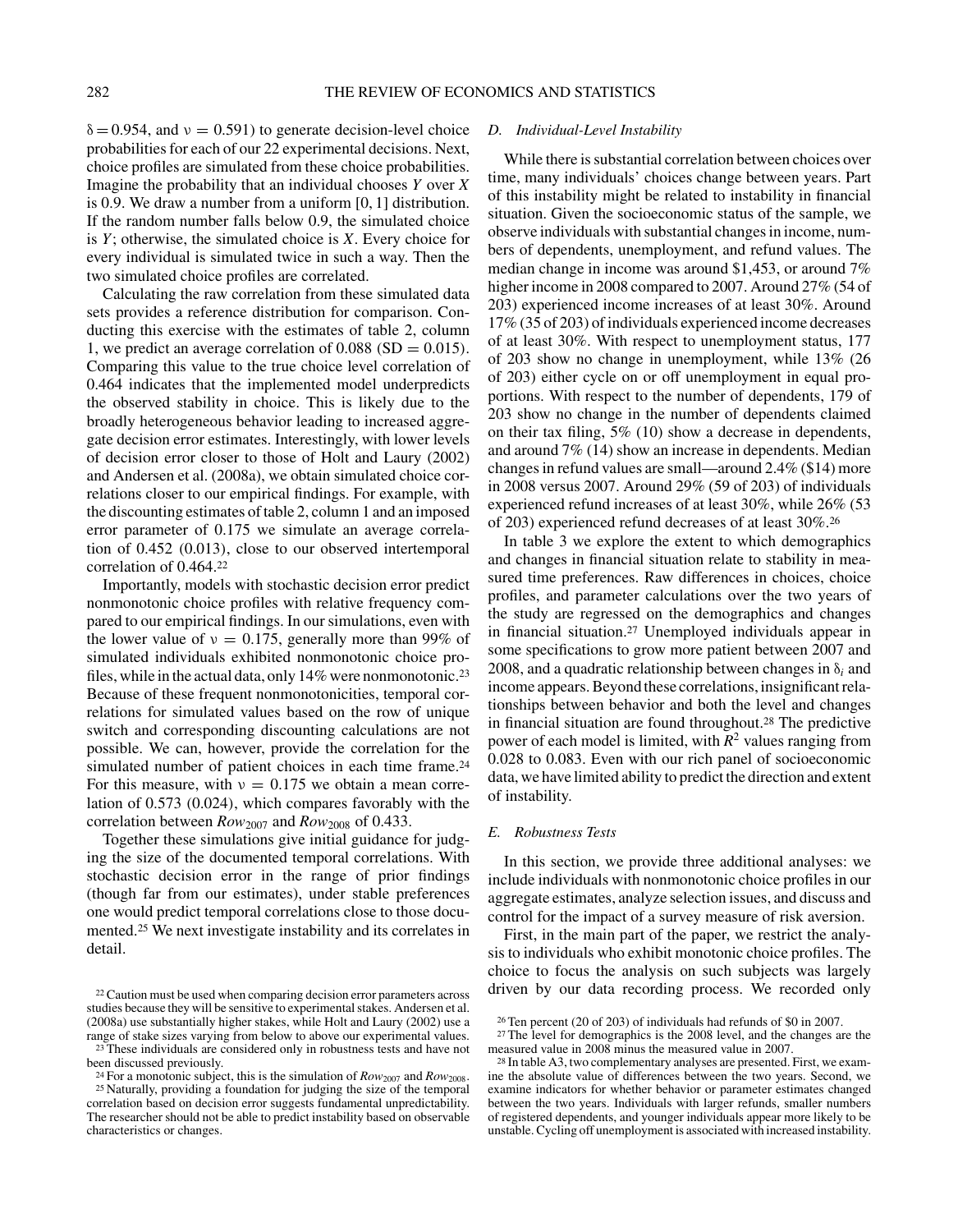#### TEMPORAL STABILITY OF TIME PREFERENCES 283

| Dependent Variable                           | $Choice2008 - Choice2007$ |          | $Row_{2008} - Row_{2007}$ |          | $\beta_{i,2008} - \beta_{i,2007}$ |                          | $\delta_{i,2008} - \delta_{i,2007}$ |            |
|----------------------------------------------|---------------------------|----------|---------------------------|----------|-----------------------------------|--------------------------|-------------------------------------|------------|
|                                              | (1)                       | (2)      | (3)                       | (4)      | (5)                               | (6)                      | (7)                                 | (8)        |
| Adjusted gross income/10K                    | 0.031                     | 0.020    | 0.224                     | 0.147    | 0.001                             | $-0.012$                 | $0.014*$                            | $0.014*$   |
|                                              | (0.033)                   | (0.032)  | (0.245)                   | (0.240)  | (0.020)                           | (0.021)                  | (0.008)                             | (0.008)    |
| (Adjusted gross income/ $10K$ ) <sup>2</sup> | $-0.005$                  | $-0.005$ | $-0.036$                  | $-0.035$ | 0.001                             | 0.001                    | $-0.002**$                          | $-0.002**$ |
|                                              | (0.003)                   | (0.003)  | (0.024)                   | (0.024)  | (0.002)                           | (0.002)                  | (0.001)                             | (0.001)    |
| Federal refund/10K                           | 0.007                     | $-0.008$ | 0.054                     | $-0.060$ | 0.051                             | 0.148                    | $-0.014$                            | $-0.030$   |
|                                              | (0.108)                   | (0.221)  | (0.802)                   | (1.645)  | (0.087)                           | (0.168)                  | (0.034)                             | (0.055)    |
| Unemployment $(=1)$                          | $0.210***$                | $0.199*$ | $1.539***$                | $1.457*$ | 0.059                             | 0.075                    | $0.034*$                            | 0.030      |
|                                              | (0.080)                   | (0.116)  | (0.591)                   | (0.864)  | (0.056)                           | (0.089)                  | (0.018)                             | (0.026)    |
| Number of dependents                         | 0.035                     | 0.054    | 0.258                     | 0.394    | $-0.010$                          | $-0.023$                 | $0.015*$                            | $0.017*$   |
|                                              | (0.035)                   | (0.043)  | (0.263)                   | (0.322)  | (0.019)                           | (0.028)                  | (0.008)                             | (0.010)    |
| Age                                          | $-0.014$                  | $-0.013$ | $-0.099$                  | $-0.092$ | $-0.010$                          | $-0.008$                 | 0.001                               | 0.001      |
|                                              | (0.011)                   | (0.011)  | (0.084)                   | (0.082)  | (0.007)                           | (0.007)                  | (0.003)                             | (0.003)    |
| Age <sup>2</sup>                             | 0.000                     | 0.000    | 0.001                     | 0.001    | 0.000                             | 0.000                    | $-0.000$                            | $-0.000$   |
|                                              | (0.000)                   | (0.000)  | (0.001)                   | (0.001)  | (0.000)                           | (0.000)                  | (0.000)                             | (0.000)    |
| Male $(=1)$                                  | 0.072                     | 0.086    | 0.525                     | 0.629    | 0.035                             | 0.039                    | 0.017                               | 0.017      |
|                                              | (0.057)                   | (0.062)  | (0.420)                   | (0.458)  | (0.036)                           | (0.039)                  | (0.013)                             | (0.014)    |
| African American $(=1)$                      | 0.079                     | 0.094    | 0.580                     | 0.688    | $-0.018$                          | $-0.008$                 | 0.018                               | 0.018      |
|                                              | (0.063)                   | (0.066)  | (0.470)                   | (0.487)  | (0.047)                           | (0.047)                  | (0.014)                             | (0.015)    |
| College degree $(=1)$                        | $-0.062$                  | $-0.038$ | $-0.458$                  | $-0.281$ | $-0.037$                          | $-0.032$                 | $-0.004$                            | $-0.004$   |
|                                              | (0.058)                   | (0.063)  | (0.428)                   | (0.465)  | (0.042)                           | (0.049)                  | (0.017)                             | (0.019)    |
| $\Delta$ (AGI/10K)                           |                           | 0.033    |                           | 0.242    |                                   | 0.033                    |                                     | $-0.001$   |
|                                              |                           | (0.034)  |                           | (0.250)  |                                   | (0.025)                  |                                     | (0.009)    |
| $\Delta$ (Federal refund/10K)                |                           | $-0.002$ |                           | $-0.017$ |                                   | $-0.151$                 |                                     | 0.021      |
|                                              |                           | (0.228)  |                           | (1.694)  |                                   | (0.160)                  |                                     | (0.056)    |
| $\Delta$ Unemployment (=1)                   |                           | 0.015    |                           | 0.109    |                                   | $-0.021$                 |                                     | 0.007      |
|                                              |                           | (0.113)  |                           | (0.839)  |                                   | (0.076)                  |                                     | (0.021)    |
| $\Delta$ Number of dependents                |                           | $-0.070$ |                           | $-0.511$ |                                   | 0.015                    |                                     | $-0.002$   |
|                                              |                           | (0.067)  |                           | (0.497)  |                                   | (0.051)                  |                                     | (0.018)    |
| Constant                                     | 0.091                     | 0.064    | 0.676                     | 0.474    | 0.176                             | 0.136                    | $-0.055$                            | $-0.054$   |
|                                              | (0.223)                   | (0.218)  | (1.654)                   | (1.619)  | (0.153)                           | (0.161)                  | (0.057)                             | (0.058)    |
| Time frame $(t, \tau)$ effects               | Yes                       | Yes      | Yes                       | Yes      | $\overline{\phantom{0}}$          |                          |                                     |            |
| <b>Additional Demographics</b>               | Yes                       | Yes      | Yes                       | Yes      | Yes                               | Yes                      | Yes                                 | Yes        |
| Number of observations                       | 4,466                     | 4,466    | 609                       | 609      | 203                               | 203                      | 203                                 | 203        |
| Number of clusters                           | 203                       | 203      | 203                       | 203      |                                   | $\overline{\phantom{0}}$ |                                     |            |
| $R^2$                                        | 0.031                     | 0.035    | 0.047                     | 0.053    | 0.028                             | 0.041                    | 0.082                               | 0.083      |

Table 3.—Correlates of Instability

errors in parentheses. Additional demographic variables include indicator variables for whether race, ge or education values are imputed. Level of significance:  $*p < 0.1$ ,  $**p < 0.05$ ,  $***p < 0.01$ .

the first decision, where a subject switched from preferring the sooner smaller payment to the larger later payment in each time frame and whether the subject was nonmonotonic. Though for 86% of subjects, this collection process generated no data loss, for the 14% of subjects who were nonmonotonic, we are unable to know the full profile of choices beyond their initial switch from preferring the sooner smaller payment to the later larger payment. However, with appropriate caveats about imprecision, we can impose monotonicity on these choices and use them in estimation. That is, we can construct a choice profile that respects monotonicity around a subject's first switch point.29 Table 4 provides analysis analogous to table 2 with the inclusion of nonmonotonic subjects. Virtually identical conclusions are reached for both the entire sample and subsamples of returnees and nonreturnees.

Second, in the main part of the paper, we abstracted from the possible selection to return to the tax site and participate

in our study. We examine selection along these two dimensions in table 5. Of the 890 subjects who participated in our study in 2007, 250 returned and participated again in 2008, 88 returned and filed taxes at the Roxbury VITA site but did not participate, and 552 did not return to the Roxbury VITA site. In columns 1 and 2, we analyze the potential selection to return to the Roxbury VITA site with probit regressions where the dependent variable is an indicator for returning to the Roxbury VITA site. In column 1, we show that there exist important demographic differences along the axes of income, family structure, age, and race between individuals that do and do not return. One additional important determinant of return appears to be distance: individuals who live less than 2 miles from Roxbury are significantly more likely to return.30 In column 2, we also include individual discounting measures from 2007.31 Though marginally significant differences are obtained for  $\beta_{i,2007}$ , we cannot reject the null hypothesis of equal calculated discounting parameters for

<sup>29</sup> A subject who prefers \$49 sooner over \$50 later, then \$50 later over \$47 sooner, then \$44 sooner over \$50 later is an example of a nonmonotonic choice profile. Monotonicity is imposed by reversing the final choice. Intertemporal choice experiments similar to our own often enforce such monotonicity in design by requiring only a single price list switch point in each time frame (Harrison, Lau, Rutstrom, & Williams, 2005).

<sup>30</sup> From a mean return rate of around 36%, living less than 2 miles from Roxbury has a marginal effect of around 10 percentage points.

<sup>&</sup>lt;sup>31</sup> Note that for this analysis, monotonicity is enforced for nonmonotonic subjects in the calculation of discounting parameters.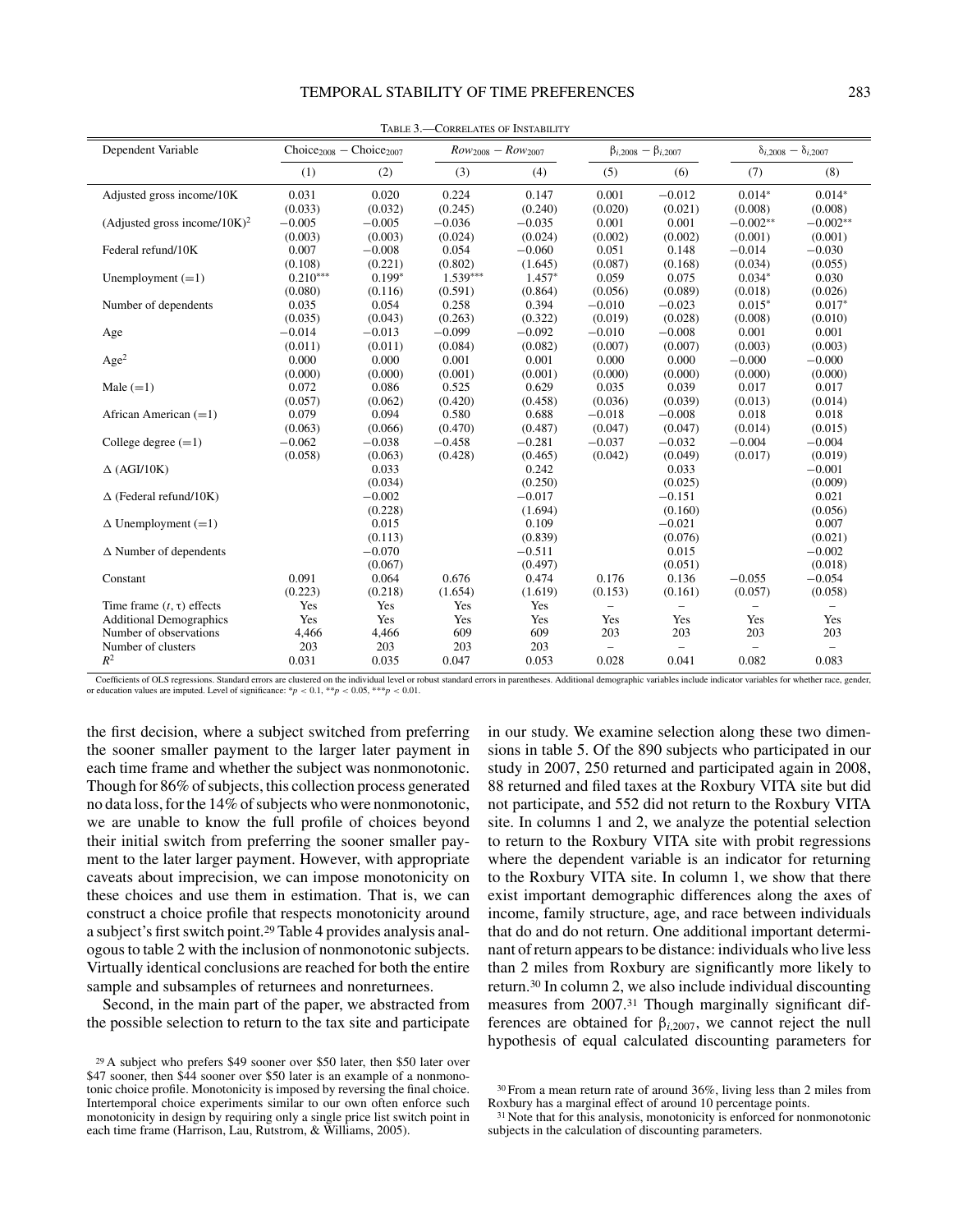|                                  |                                    | <b>Full Sample</b>                 |                                    | Nonreturnee Sample                 | Returnee Sample                    |                                    |
|----------------------------------|------------------------------------|------------------------------------|------------------------------------|------------------------------------|------------------------------------|------------------------------------|
|                                  | (1)                                | (2)                                | (3)                                | (4)                                | (5)                                | (6)                                |
| Present bias parameter: $\beta$  | 0.756<br>(0.019)                   | 0.748<br>(0.069)                   | 0.730<br>(0.021)                   | 0.751<br>(0.055)                   | 0.822<br>(0.037)                   | 0.769<br>(0.082)                   |
| <i>Year</i> <sub>2008</sub> (=1) | 0.007<br>(0.026)                   | 0.025<br>(0.045)                   | 0.017<br>(0.034)                   | 0.039<br>(0.045)                   | $-0.027$<br>(0.047)                | $-0.022$<br>(0.101)                |
| Adjusted gross income/10K        |                                    | $0.041**$<br>(0.019)               |                                    | $0.037**$<br>(0.014)               |                                    | 0.037<br>(0.031)                   |
| Number of dependents             |                                    | 0.001<br>(0.042)                   |                                    | $-0.009$<br>(0.022)                |                                    | 0.048<br>(0.078)                   |
| Age                              |                                    | $-0.002*$<br>(0.001)               |                                    | $-0.002**$<br>(0.001)              |                                    | $-0.001$<br>(0.003)                |
| Monthly discount factor: δ       | 0.959<br>(0.004)                   | 0.980<br>(0.018)                   | 0.961<br>(0.005)                   | 0.988<br>(0.012)                   | 0.955<br>(0.007)                   | 0.955<br>(0.019)                   |
| <i>Year</i> <sub>2008</sub> (=1) | 0.005<br>(0.005)                   | 0.006<br>(0.011)                   | 0.004<br>(0.007)                   | 0.007<br>(0.009)                   | 0.010<br>(0.009)                   | 0.007<br>(0.020)                   |
| Adjusted gross income/10K        |                                    | $-0.000$<br>(0.003)                |                                    | 0.001<br>(0.002)                   |                                    | 0.000<br>(0.006)                   |
| Number of dependents             |                                    | 0.003<br>(0.012)                   |                                    | $-0.001$<br>(0.005)                |                                    | 0.010<br>(0.014)                   |
| Age                              |                                    | $-0.001*$<br>(0.000)               |                                    | $-0.001***$<br>(0.000)             |                                    | $-0.000$<br>(0.001)                |
| Stochastic decision error: y     | 0.569<br>(0.028)                   | 0.558<br>(0.026)                   | 0.580<br>(0.029)                   | 0.572<br>(0.032)                   | 0.542<br>(0.046)                   | 0.532<br>(0.048)                   |
| <i>Year</i> <sub>2008</sub> (=1) | $-0.051$<br>(0.037)                | $-0.033$<br>(0.039)                | $-0.037$<br>(0.042)                | $-0.029$<br>(0.049)                | $-0.072$<br>(0.061)                | $-0.060$<br>(0.064)                |
| Number of observations           | 37,048                             | 37,048                             | 26,048                             | 26.048                             | 11,000                             | 11,000                             |
| Number of clusters               | 1,684                              | 1,684                              | 1.184                              | 1.184                              | 500                                | 500                                |
| Log-likelihood                   | $-23,881.27$                       | $-23,794.12$                       | $-16,838.89$                       | $-16,763.37$                       | $-7,026.53$                        | $-6,994.03$                        |
| $H_0: \gamma_{2008} = 0$         | $\chi^2(3) = 2.16$<br>$(p = 0.54)$ | $\chi^2(3) = 1.68$<br>$(p = 0.64)$ | $\chi^2(3) = 0.92$<br>$(p = 0.82)$ | $\chi^2(3) = 1.97$<br>$(p = 0.58)$ | $\chi^2(3) = 2.97$<br>$(p = 0.40)$ | $\chi^2(3) = 1.02$<br>$(p = 0.80)$ |

Table 4.—Stability of Preference Parameters, including Nonmonotonic Subjects

Maximum likelihood estimates with standard errors clustered on the individual year level in parentheses. Level of significance: \**p <* 0.1, \*\**p <* 0.05, \*\*\**p <* 0.01.

people who do and do not return to the Roxbury VITA site,  $\chi^2(3) = 5.98$ ,  $p = 0.11$ . Once they return to the VITA site, individuals decide whether to participate again in the study. Columns 3 and 4 analyze this avenue of selection with ordinary least squares regressions where the sample is subjects who returned to the Roxbury VITA site and the dependent variable is participation.32 Virtually no observable differences are found between returning subjects who select into and out of the 2008 experiment. In addition, in column 4, we are unable to reject the null hypothesis of equal 2007 calculated discounting parameters for people who do and do not participate in 2008,  $\chi^2(3) = 2.08$ ,  $p = 0.56$ .

It is clear from this analysis that the returning sample is selected on key observable characteristics. Once they have returned, however, we have limited ability to predict participation. Important for our analysis is the possibility that individuals select on the stability, or lack thereof, of their time preferences. Though we have no particular sign of selection on time preferences, without key exogenous variation in the probability of return and participation, we cannot confidently extrapolate out-of-sample from the results. Hence, we present the current findings as being estimates of stability on the selected sample at hand and note that care should be taken when attempting to relate our observed measures of stability to other environments.

Third, recent research has discussed the extent to which risk aversion or utility function curvature influences time preference responses (Anderhub et al., 2001; Frederick et al., 2002; Andersen et al., 2008a). Though we do not have complementary risk experiments as in Andersen et al. (2008a) or convex budgets as in Andreoni and Sprenger (2012) to account for curvature, we do have access to a survey measure of risk attitudes previously validated in a large representative sample as being predictive of risky choice (Dohmen et al., 2011). Participants answer the following question on an eleven-point scale: "How willing are you to take risks in general (on a scale from 'unwilling' to 'fully prepared')?" This risk measure is itself stable in our returnee sample for 113 returnees with monotonic choice profiles who responded twice,  $\rho = 0.58$ . Recognizing the limitations of our hypothetical risk measure (especially that it is not able to account directly for curvature), we can analyze the impact of this measure on observed correlations in choice behavior. The raw correlation between *Choice*<sup>2007</sup> and *Choice*<sup>2008</sup> for the 113 returnees with monotonic choice profiles is 0.493  $(p < 0.001)$ . Accounting for changing risk survey responses does not influence the observed correlation. When accounting for the absolute value of the change in risk response,  $|\Delta|$ *Risk Survey*, the partial correlation between *Choice*<sub>2007</sub> and *Choice*<sup>2008</sup> is 0.495 *( p <* 0.001*)*.

<sup>&</sup>lt;sup>32</sup> Three subjects of 338 who returned to the Roxbury VITA site in columns 3 and 4 have their attrition completely determined by whether their gender was imputed. These observations are dropped, and hence these regressions feature 335 observations.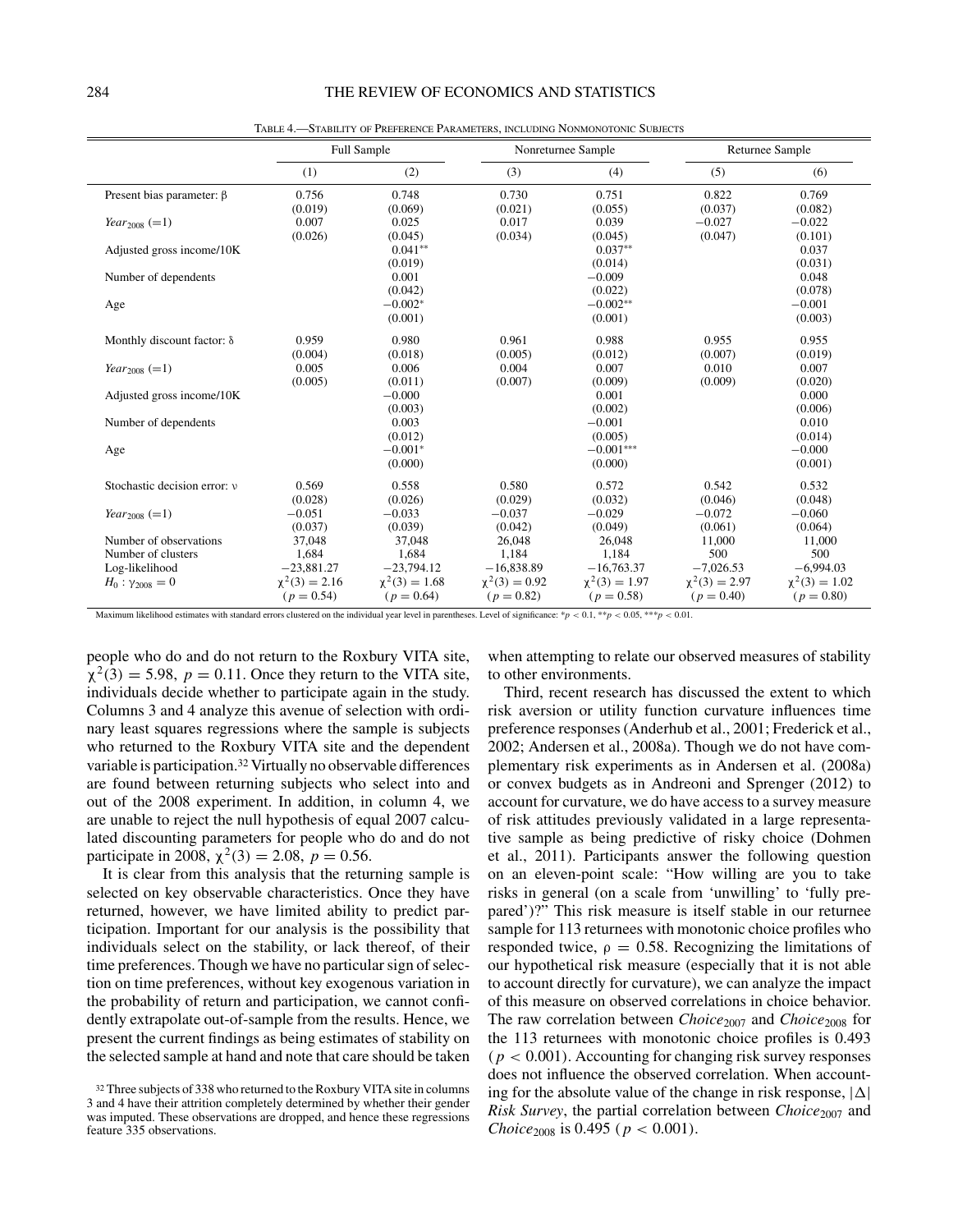| Dependent Variable:<br>Sample:               | 2008 Return<br>to Roxbury VITA<br>2007 Participants |             | Participate in 2008<br>2008 Returned<br>to Roxbury VITA |          |  |
|----------------------------------------------|-----------------------------------------------------|-------------|---------------------------------------------------------|----------|--|
|                                              | (1)                                                 | (2)         | (3)                                                     | (4)      |  |
| Adjusted gross income/10K                    | $0.318***$                                          | $0.307***$  | 0.188                                                   | 0.168    |  |
|                                              | (0.091)                                             | (0.092)     | (0.157)                                                 | (0.159)  |  |
| (Adjusted gross income/ $10K$ ) <sup>2</sup> | $-0.038**$                                          | $-0.037**$  | $-0.026$                                                | $-0.023$ |  |
|                                              | (0.016)                                             | (0.016)     | (0.027)                                                 | (0.028)  |  |
| Federal refund/10K                           | 0.366                                               | 0.388       | 0.378                                                   | 0.471    |  |
|                                              | (0.462)                                             | (0.467)     | (0.758)                                                 | (0.763)  |  |
| Unemployment $(=1)$                          | $-0.227$                                            | $-0.245$    | $0.539*$                                                | $0.581*$ |  |
|                                              | (0.155)                                             | (0.155)     | (0.310)                                                 | (0.314)  |  |
| Number of dependents                         | $-0.183**$                                          | $-0.195**$  | 0.067                                                   | 0.065    |  |
|                                              | (0.086)                                             | (0.087)     | (0.157)                                                 | (0.157)  |  |
| Age                                          | 0.021                                               | 0.024       | $-0.033$                                                | $-0.036$ |  |
|                                              | (0.019)                                             | (0.019)     | (0.029)                                                 | (0.030)  |  |
| $\rm{Age}^2$                                 | $-0.000$                                            | $-0.000$    | 0.000                                                   | 0.000    |  |
|                                              | (0.000)                                             | (0.000)     | (0.000)                                                 | (0.000)  |  |
| Male $(=1)$                                  | $-0.037$                                            | $-0.000$    | 0.148                                                   | 0.139    |  |
|                                              | (0.098)                                             | (0.100)     | (0.171)                                                 | (0.174)  |  |
| African American $(=1)$                      | $0.338***$                                          | $0.334***$  | $-0.187$                                                | $-0.147$ |  |
|                                              | (0.114)                                             | (0.114)     | (0.213)                                                 | (0.214)  |  |
| College degree $(=1)$                        | 0.195                                               | 0.172       | 0.007                                                   | 0.006    |  |
|                                              | (0.140)                                             | (0.140)     | (0.206)                                                 | (0.206)  |  |
| Distance $\leq$ 2 miles                      | $0.279***$                                          | $0.290***$  | $-0.031$                                                | $-0.048$ |  |
|                                              | (0.098)                                             | (0.099)     | (0.176)                                                 | (0.178)  |  |
| PO box $(=1)$                                | $-0.284$                                            | $-0.302$    | $-0.506$                                                | $-0.297$ |  |
|                                              | (0.337)                                             | (0.332)     | (0.495)                                                 | (0.489)  |  |
| $\delta_{i,2007}$                            |                                                     | $1.116*$    |                                                         | $-1.388$ |  |
|                                              |                                                     | (0.654)     |                                                         | (1.195)  |  |
| $\beta_{i,2007}$                             |                                                     | 0.314       |                                                         | 0.247    |  |
|                                              |                                                     | (0.204)     |                                                         | (0.366)  |  |
| Nonmonotonic $(=1)$                          |                                                     | 0.030       |                                                         | $-0.137$ |  |
|                                              |                                                     | (0.146)     |                                                         | (0.231)  |  |
| Constant                                     | $-1.700***$                                         | $-3.095***$ | $1.079*$                                                | $2.277*$ |  |
|                                              | (0.357)                                             | (0.765)     | (0.606)                                                 | (1.353)  |  |
| Additional demographics                      | Yes                                                 | Yes         | Yes                                                     | Yes      |  |
| Number of observations                       | 890                                                 | 890         | 335                                                     | 335      |  |
| Pseudo- $R^2$                                | 0.102                                               | 0.108       | 0.030                                                   | 0.038    |  |

Table 5.—Selection: Returning and Participating

Coefficients of probit regressions. Robust standard errors are in parentheses. Additional demographic variables include indicator variables for whether race, gender, or education values are imputed. Three subjects of 338 in columns 3 and 4 have their attrition completely determined by whether their gender was imputed. These observations are dropped, and hence these regressions feature 335 observations. Level of significance:<br>\*p < 0

#### **IV. Conclusion**

Economic analysis of intertemporal decisions is predicated on the notion that time preferences are stable primitives. Though time preference stability is a standard assumption, relatively little research in economics exists on the topic, and a large related literature in psychology disputes the notion that there are stable personality traits or preferences. In a large experimental study of time preferences, we test time preference stability at both the aggregate and individual levels. Using the same incentivized, intertemporal choice experiments and the same subject pool in two years, our results show that distributions of time preference parameters are stable over time, and the one-year individual-level correlations are high by both estimates generated from our aggregate analysis and standards in psychology. However, the oneyear correlations are far from perfect. Notably, instability is found to be largely independent of sociodemographics and changes to income, unemployment, family composition, and future liquidity (all taken from individuals tax returns). This suggests that though one can obtain a stable

distribution and high correlations at the individual level, there remains an instability in choice, largely independent of sociodemographics and situational changes.

Finding the degree of stability in experimentally elicited time preferences, we obtain support for two broad lines of economic research, one theoretical and one experimental. Much attention has been given to the low cross-situational correlation in behavior (Ross & Nisbett, 1991) and the wide variation in time preference parameter estimates resulting from experimental methods (Frederick et al., 2002). Our results indicate that when the sample pool and methodology are rigorously controlled, experimental procedures can yield stable aggregate parameter measures. This finding provides necessary support for theoretical developments based on aggregate assumptions of stable preferences. It also helps validate the current experimental trend toward correlating experimental time preference parameter measures with real-world behaviors (Ashraf, Karlan, & Yin, 2006; Meier & Sprenger, 2010, 2012). This line of research requires that experimentally measured preferences are stable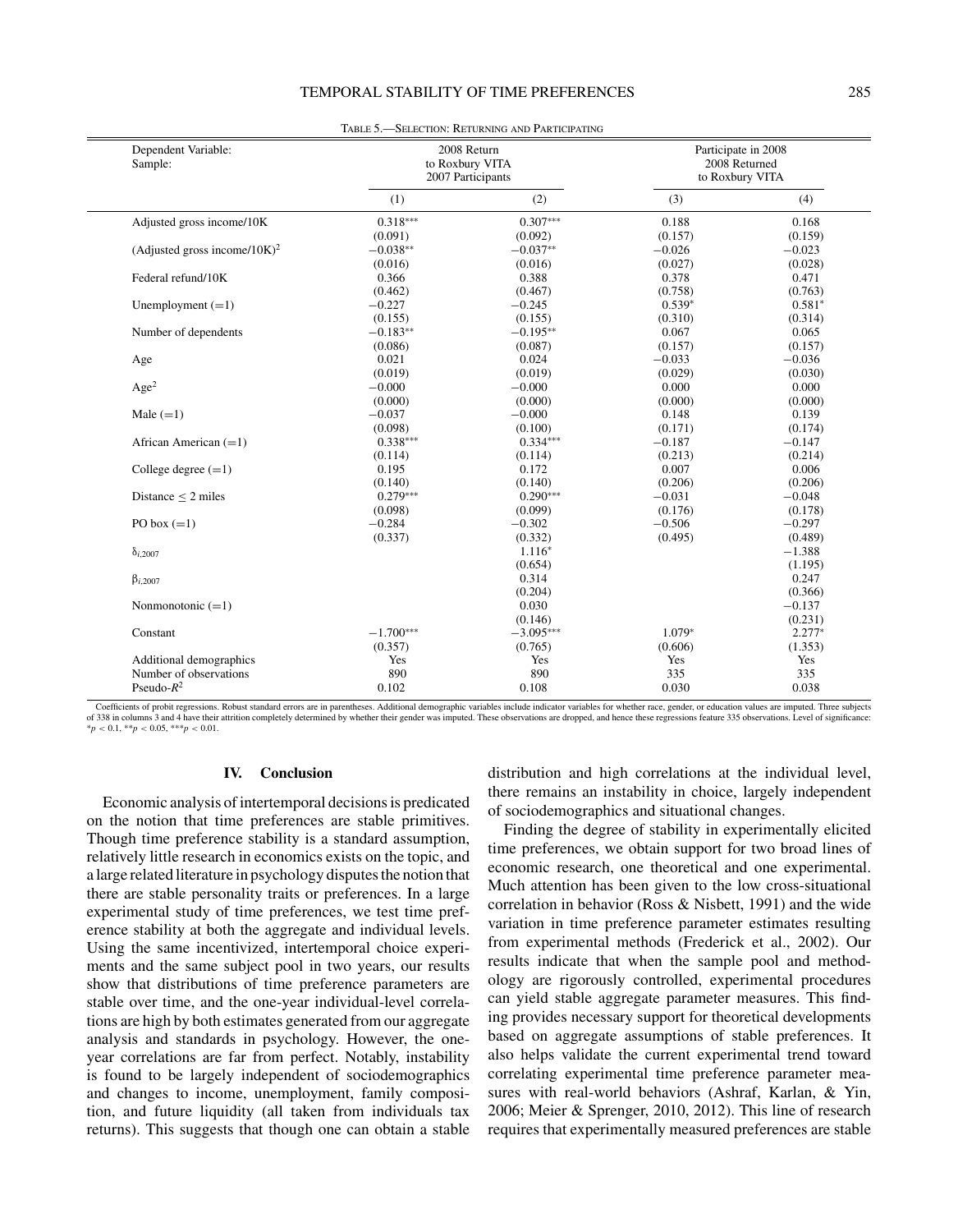enough to be usefully correlated with extraexperimental behavior. Given that these arguments rarely include precise estimates of marginal effects, significant correlation in measured choice behavior through time indicates that the obtained relationships may be more than just point-in-time correlations.

Finding the degree of instability we obtain also has implications for future research. First, we note that the multiple price list methodology may be particularly sensitive when attempting to obtain an estimate of stochastic decision error. A more precise experimental technique for eliciting time preferences would certainly be desirable if one wished to make further study of stability. Second, our results cannot rule out that there are some people with fundamentally unstable intertemporal preferences. Identifying these individuals, attempting to understand the source of their instability, and modeling their decisions are important next steps.

#### REFERENCES

- Anderhub, Vital, Werner Guth, Uri Gneezy, and Doron Sonsino, "On the Interaction of Risk and Time Preferences: An Experimental Study," *[German Economic Review](http://www.mitpressjournals.org/action/showLinks?crossref=10.1111%2F1468-0475.00036)* 2 (2001), 239–253.
- Andersen, Steffen, Glenn W. Harrison, Morten I. Lau, and Elisabet E. Rutstrom, "Eliciting Risk and Time Preferences," *[Econometrica](http://www.mitpressjournals.org/action/showLinks?crossref=10.1111%2Fj.1468-0262.2008.00848.x)* 76 (2008a), 583–618.
- ——— "Lost in State Space: Are Preferences Stable?" *[International](http://www.mitpressjournals.org/action/showLinks?crossref=10.1111%2Fj.1468-2354.2008.00507.x) [Economic Review](http://www.mitpressjournals.org/action/showLinks?crossref=10.1111%2Fj.1468-2354.2008.00507.x)* 49 (2008b), 1091–1121.
- Andreoni, James and Charles Sprenger, "Estimating Time Preferences with Convex Budgets," *[American Economic Review](http://www.mitpressjournals.org/action/showLinks?crossref=10.1257%2Faer.102.7.3333)* 102 (2012), 3333– 3356.
- Ashraf, Nava, Dean Karlan, and Wesley Yin, "Tying Odysseus to the Mast: Evidence from a Commitment Savings Product in the Philippines," *[Quarterly Journal of Economics](http://www.mitpressjournals.org/action/showLinks?crossref=10.1162%2Fqjec.2006.121.2.635)* 121 (2006), 635–672.
- Bem, Daryl J., "Constructing Cross-Situational Consistencies in Behavior: Some Thoughts on Alker's Critique of Mischel," *[Journal of](http://www.mitpressjournals.org/action/showLinks?crossref=10.1111%2Fj.1467-6494.1972.tb00645.x) [Personality](http://www.mitpressjournals.org/action/showLinks?crossref=10.1111%2Fj.1467-6494.1972.tb00645.x)* 40 (1972), 17–26.
- Benjamin, Daniel, James Choi, and Joshua Strickland, "Social Identity and Preferences," *[American Economic Review](http://www.mitpressjournals.org/action/showLinks?crossref=10.1257%2Faer.100.4.1913)* 100 (2010), 1913–1928.
- Benz, Matthias, and Stephan Meier, "Do People Behave in Experiments as in the Field? Evidence from Donations," *[Experimental Economics](http://www.mitpressjournals.org/action/showLinks?crossref=10.1007%2Fs10683-007-9192-y)* 11 (2008), 268–281.
- Block, Jack, *Lives through Time* (Berkeley, CA: Bancroft Books, 1971).
- Burks, Stephan, Jeffrey Carpenter, Lorenz Goette, and Aldo Rustichini, "Cognitive Skills Affect Economic Preferences, Strategic Behavior, and Job Attachment," *[Proceedings of the National Academy of](http://www.mitpressjournals.org/action/showLinks?crossref=10.1073%2Fpnas.0812360106) [Science](http://www.mitpressjournals.org/action/showLinks?crossref=10.1073%2Fpnas.0812360106)* 106 (2009), 7745–7750.
- Chabris, Christopher F., David Laibson, Carrie Morris, Jonathon Schuldt, and Dmitry Taubinsky, "Individual Laboratory-Measured Discount Rates Predict Field Behavior," *[Journal of Risk and Uncertainty](http://www.mitpressjournals.org/action/showLinks?crossref=10.1007%2Fs11166-008-9053-x)* 37 (2008), 237–269.
- Coller, Maribeth, and Melonie B. Williams, "Eliciting Individual Discount Rates," *[Experimental Economics](http://www.mitpressjournals.org/action/showLinks?crossref=10.1023%2FA%3A1009986005690)* 2 (1999), 107–127.
- Costa, Paul T., and Robert R. McCrae, "Stability and Change in Personality from Adolescence through Adulthood" (pp. 139–150), in Charles F. Halverson, Geldolph A. Kohnstamm, and Roy Martin, eds., *The Developing Structure of Temperament and Personality from Infancy to Adulthood* (Hillsdale, NJ: Erlbaum, 1994).
- de Oliveira, Angela, Rachel Croson, and Catherine Eckel, "Are Preferences Stable across Domains? An Experimental Investigation of Social Preferences in the Field," *[Southern Economic Journal](http://www.mitpressjournals.org/action/showLinks?crossref=10.4284%2F0038-4038-79.1.15)* 79 (2012), 15–45.
- Dohmen, Thomas, Armin Falk, David Huffman, and Uwe Sunde, "Dynamic Inconsistency Predicts Self-Control Problems in Humans," University of Bonn working paper (2006).
- Dohmen, Thomas, Armin Falk, David Huffman, Uwe Sunde, Juergen Schupp, and Gert G. Wagner, "Individual Risk Attitudes: Measurement, Determinants, and Behavioral Consequences," *[Journal of the](http://www.mitpressjournals.org/action/showLinks?crossref=10.1111%2Fj.1542-4774.2011.01015.x) [European Economic Association](http://www.mitpressjournals.org/action/showLinks?crossref=10.1111%2Fj.1542-4774.2011.01015.x)* 9 (2011), 522–550.
- Epstein, Seymour, "The Stability of Behavior: On Predicting Most of the People Much of the Time," *[Journal of Personality and Social](http://www.mitpressjournals.org/action/showLinks?crossref=10.1037%2F0022-3514.37.7.1097) [Psychology](http://www.mitpressjournals.org/action/showLinks?crossref=10.1037%2F0022-3514.37.7.1097)* 37 (1979), 1097–1125.
- Fisher, Irving, *The Theory of Interest as Determined by Impatience to Spend Income and Opportunity to Invest It* (New York: Macmillan, 1930).
- Frederick, Shane, George Loewenstein, and Ted O'Donoghue, "Time Discounting and Time Preference: A Critical Review," *[Journal of](http://www.mitpressjournals.org/action/showLinks?crossref=10.1257%2F002205102320161311) [Economic Literature](http://www.mitpressjournals.org/action/showLinks?crossref=10.1257%2F002205102320161311)* 40 (2002), 351–401.
- Harrison, G. W., "Maximum Likelihood Estimation of Utility Functions Using Stata," *University of Central Florida working paper* (2008).
- Harrison, Glenn W., Morten I. Lau, and Elisabet E. Rutstrom, "Dynamic Consistency in Denmark: A Longitudinal Field Experiment," CEBR discussion paper 2005-06 (2005).
- Harrison, Glenn W., Morten I. Lau, and Melonie B. Williams, "Estimating Individual Discount Rates in Denmark: A Field Experiment," *[American Economic Review](http://www.mitpressjournals.org/action/showLinks?crossref=10.1257%2F000282802762024674)* 92 (2002), 1606–1617.
- Harrison, Glenn W., Morten I. Lau, Elisabet E. Rutstrom, and Melonie B. Williams, "Eliciting Risk and Time Preferences Using Field Experiments: Some Methodological Issues," in Jeffrey Carpenter, Glenn W. Harrison, and John A. List, eds., *Field Experiments in Economics* (Greenwich, CT: JAI Press, 2005).
- Holt, Charles A., and Susan K. Laury, "Risk Aversion and Incentive Effects," *[American Economic Review](http://www.mitpressjournals.org/action/showLinks?crossref=10.1257%2F000282802762024700)* 92 (2002), 1644–1655.
- Ifcher, J., and H. Zarghamee, "Happiness and Time Preference: The Effect of Positive Affect in a Random-Assignment Experiment," *[American](http://www.mitpressjournals.org/action/showLinks?crossref=10.1257%2Faer.101.7.3109) [Economic Review](http://www.mitpressjournals.org/action/showLinks?crossref=10.1257%2Faer.101.7.3109)* 101 (2011), 3109–3129.
- Jacobson, Sarah, and Ragan Petrie, "Learning from Mistakes: What Do Inconsistent Choices over Risk Tell Us?" *[Journal of Risk and](http://www.mitpressjournals.org/action/showLinks?crossref=10.1007%2Fs11166-009-9063-3) [Uncertainty](http://www.mitpressjournals.org/action/showLinks?crossref=10.1007%2Fs11166-009-9063-3)* 38 (2009), 143–158.
- Jessor, Richard, "The Stability of Change: Psychosocial Development from Adolescence to Young Adulthood" (pp. 321–341), in David Magnusson and Vernon L. Allen, eds., *Human Development: An Interactional Perspective* (New York: Academic Press, 1983).
- Krupka, Erin L., and Melvin Stephens, "The Stability of Elicited Discount Rates over Time," *[Journal of Economic Behavior and Organization](http://www.mitpressjournals.org/action/showLinks?crossref=10.1016%2Fj.jebo.2012.10.010)* 85 (2013), 11–19.
- Laibson, David, "Golden Eggs and Hyperbolic Discounting," *[Quarterly](http://www.mitpressjournals.org/action/showLinks?crossref=10.1162%2F003355397555253) [Journal of Economics](http://www.mitpressjournals.org/action/showLinks?crossref=10.1162%2F003355397555253)* 112 (1997), 443–477.
- Laibson, David, Andrea Repetto, and Jeremy Tobacman, "A Debt Puzzle" (pp. 228–266), in Philippe Aghion, Roman Frydma, Joseph Stiglitz, and Michael Woodford, eds., *Knowledge, Information and Expectation in Modern Economics: In Honor of Edmund S. Phelps* (Princeton, NJ: Princeton University Press, 2003).
- Lawrance, Emily C., "Poverty and the Rate of Time Preference: Evidence from Panel Data," *[Journal of Political Economy](http://www.mitpressjournals.org/action/showLinks?crossref=10.1086%2F261740)* 99 (1991), 54–77.
- Levitt, Steven D., and John A. List, "What Do Laboratory Experiments Measuring Social Preferences Reveal about the Real World?," *[Journal](http://www.mitpressjournals.org/action/showLinks?crossref=10.1257%2Fjep.21.2.153) [of Economic Perspectives](http://www.mitpressjournals.org/action/showLinks?crossref=10.1257%2Fjep.21.2.153)* 21 (2007), 153–174.
- McClure, Samuel, David Laibson, George Loewenstein, and Jonathan Cohen, "Separate Neural Systems Value Immediate and Delayed Monetary Rewards," *[Science](http://www.mitpressjournals.org/action/showLinks?crossref=10.1126%2Fscience.1100907)* 306 (2004), 503–507.
- Meier, Stephan, and Charles Sprenger, "Present-Biased Preferences and Credit Card Borrowing," *[American Economic Journal—Applied](http://www.mitpressjournals.org/action/showLinks?crossref=10.1257%2Fapp.2.1.193) [Economics](http://www.mitpressjournals.org/action/showLinks?crossref=10.1257%2Fapp.2.1.193)* 2 (2010), 193–210.
- ——— "Time Discounting Predicts Creditworthiness," *[Psychological](http://www.mitpressjournals.org/action/showLinks?crossref=10.1177%2F0956797611425931) [Science](http://www.mitpressjournals.org/action/showLinks?crossref=10.1177%2F0956797611425931)* 23 (2012), 56–58.
- Mischel, Walter, *Personality and Assessment* (New York: Wiley, 1968).
- Mischel, Walter, Yuichi Shoda, and Monica L. Rodriguez, "Delay of Gratification in Children," *[Science](http://www.mitpressjournals.org/action/showLinks?crossref=10.1126%2Fscience.2658056)* 244 (1989), 933–938.
- O'Donoghue, Ted, and Matthew Rabin, "Doing It Now or Later," *[American](http://www.mitpressjournals.org/action/showLinks?crossref=10.1257%2Faer.89.1.103) [Economic Review](http://www.mitpressjournals.org/action/showLinks?crossref=10.1257%2Faer.89.1.103)* 89 (1999), 103–124.
- Ross, Lee, and Richard E. Nisbett, *The Person and the Situation: Perspectives of Social Psychology* (New York: McGraw-Hill, 1991).
- Stigler, George J., and Gary S. Becker, "De Gustibus Non Est Disputandum," *American Economic Review* 67 (1977), 76–90.
- Strotz, Robert H., "Myopia and Inconsistency in Dynamic Utility Maximization," *[Review of Economic Studies](http://www.mitpressjournals.org/action/showLinks?crossref=10.2307%2F2295722)* 23 (1956), 165–180.
- Tanaka, Tomomi, Colin Camerer, and Quang Nguyen, "Risk and Time Preferences: Experimental and Household Data from Vietnam,' *[American Economic Review](http://www.mitpressjournals.org/action/showLinks?crossref=10.1257%2Faer.100.1.557)* 100 (2010), 557–571.
- Volk, S., C. Thöni, and W. Ruigrok, "Temporal Stability and Psychological Foundations of Cooperation Preferences," *[Journal of Economic](http://www.mitpressjournals.org/action/showLinks?crossref=10.1016%2Fj.jebo.2011.10.006) [Behavior and Organization](http://www.mitpressjournals.org/action/showLinks?crossref=10.1016%2Fj.jebo.2011.10.006)* 81 (2012), 664–676.
- Wang, Mei, Marc Oliver Rieger, and Thorsten Hens, "An International Survey on Time Discounting," Norwegian School of Economics working paper (2009).